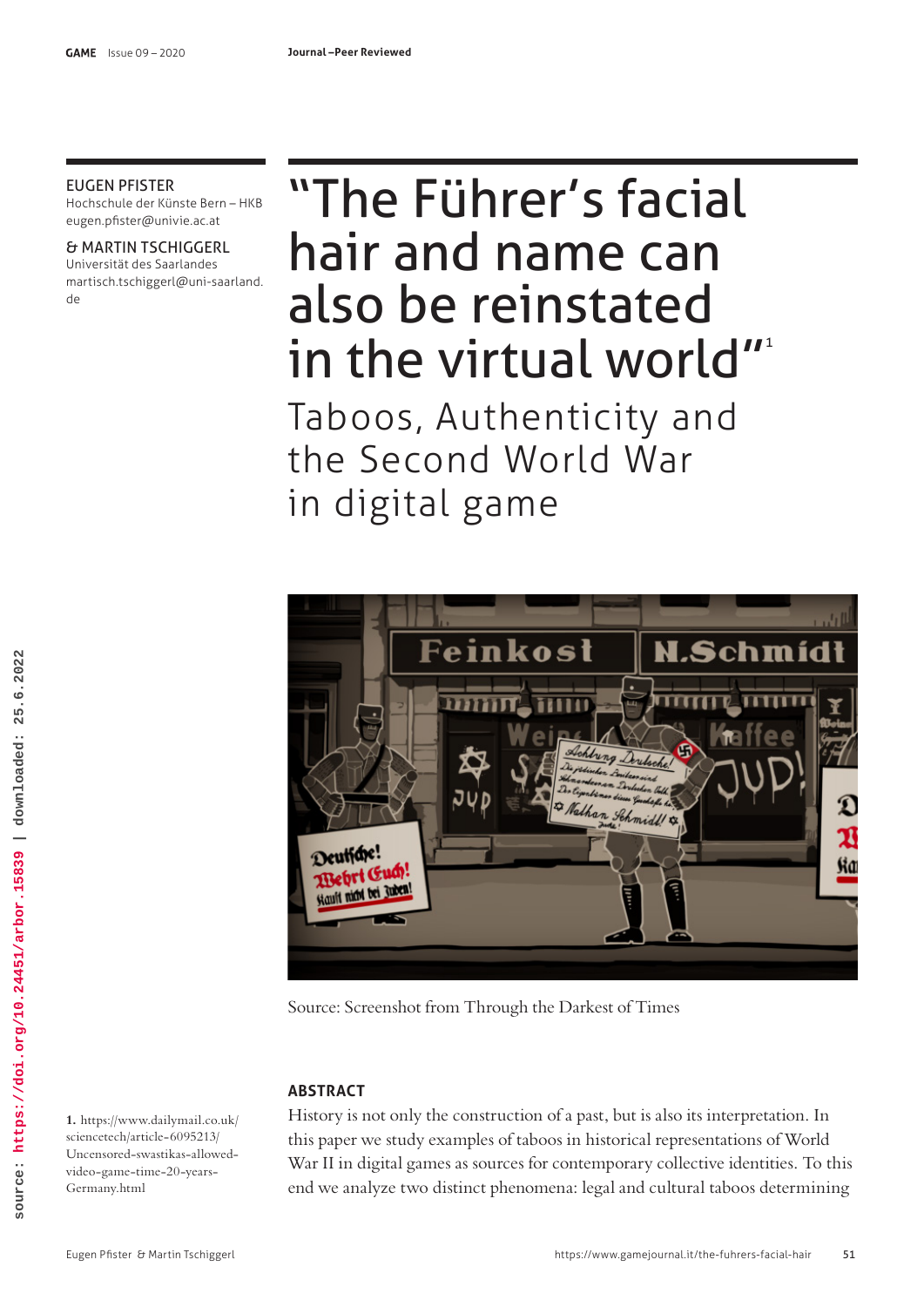what can be shown and what can be said in these games. We will show how a cultural and political paradigm shift has occurred in Austria and Germany in recent years. Thus, the portrayal of the Holocaust is no longer only understood as a taboo but also as a necessary part of our culture of remembrance. In a second part, we will look at how taboos are not only discussed but also co-constructed within the gaming community on the occasion of authenticity debates.

## **INTRODUCTION**

In popular culture, history functions as a reliable selling point: historical novels, historical films, historical Netflix-series abound (cf. Samida, 2014; Cauvin, 2016). Many digital games are likewise advertised by promoting their historical authenticity and there seems to be an ongoing demand for historical content among users (Pfister, 2020). History here is not only the construction of a past, but is also its interpretation. Through this interpretation, history functions as a building block for our collective identities; it communicates values and norms (ibid). In order to illustrate this, we will use examples of taboos in historical representations of World War II in digital games as sources for contemporary collective identities. We will first explain which taboo concepts we are dealing with, in order to later analyse how they are imposed upon and received in digital games. We will investigate two distinct phenomena: First, taboos surrounding the production of the games as well as the product – the games themselves. Here, we are interested in the representation and successive way in which the use of Nazi symbols in this media and the Holocaust in digital games has been taboo over the years. To this end, we have selected games that in their representation of the Nazi era, have caused controversy: *Wolfenstein: The New Order*, *Call of Duty: WW II* and *Through the Darkest of Times*. In a second step, we will investigate taboos surrounding the reception of digital games that have World War II as their main theme. For this purpose, we have selected two games that have also triggered discussions in recent years due to their depiction of the Nazi era: *Battlefield V* and the grand strategy game *Hearts of Iron IV*. This reception is examined in the form of a critical discourse analysis. (Wodak et al, 2009, Jäger, 2011). Consequently, we have evaluated particularly popular threads on the social medium Reddit and in the forums of the gaming platform Steam with regard to the handling of taboos.

In our everyday use, we mostly understand "history" as the unchanging sum of all the past. In scientific understanding, however, the term takes on a different meaning. We understand history as a narrative construction of the past in the present (Tschiggerl/Walach/Zahlmann, 2019, p. 138). The depicted events (similar to a story) are shown as motivated (there is a comprehensible causal connection), and become a meaning, a world explanation (White, 1973). As such, history is always bound to the dispositives of its respective time of origin. In our modern societies, history plays a crucial role in communicating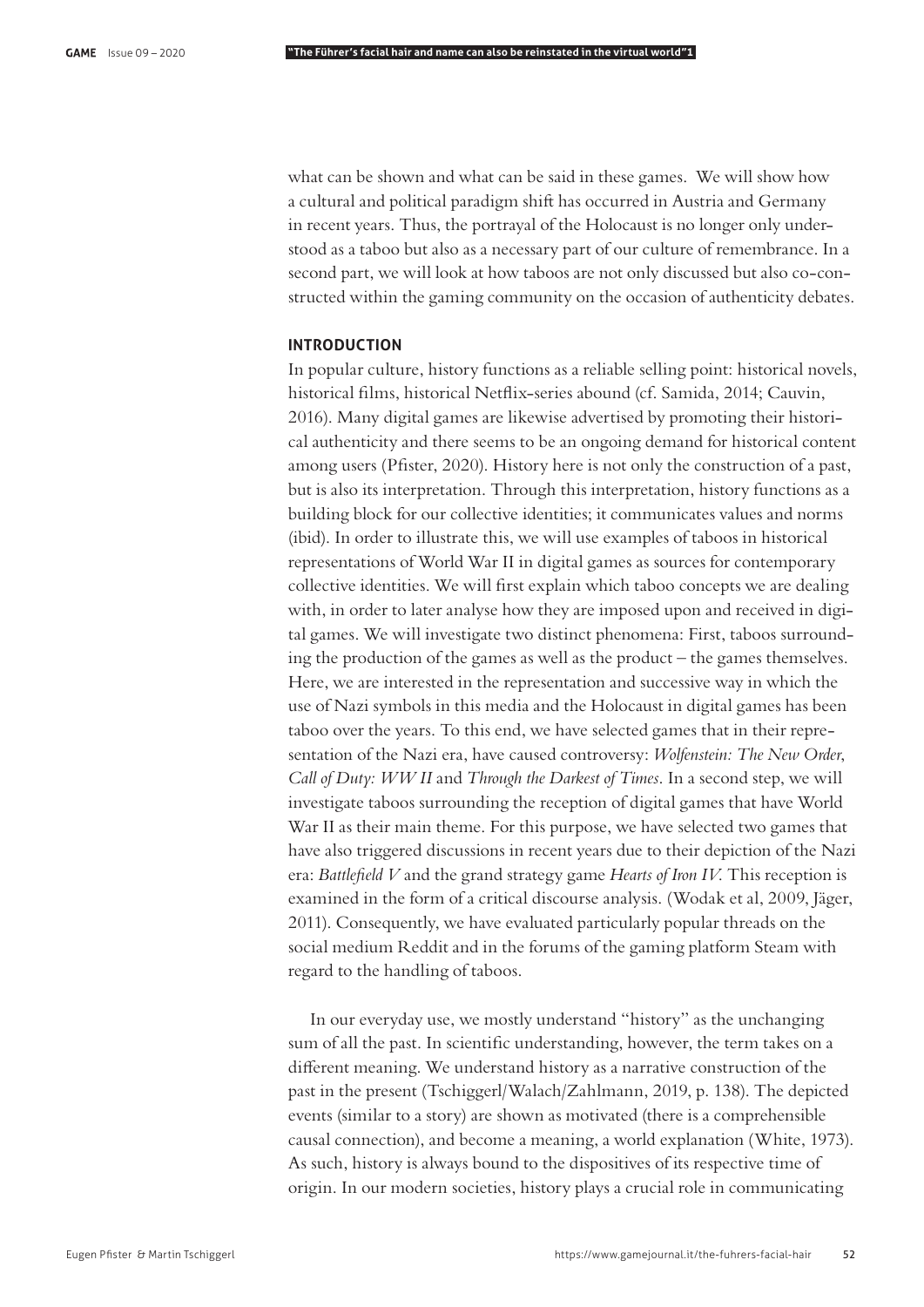meaning and identity, not only in academia but also – and especially – in popular culture. The representation of history in games communicates worldviews and common values and is thus a good source with which to better understand our contemporary societies. We recognise taboos as social limitations of what is sayable in the broadest sense. They socially and culturally regulate what may not be said, done or shown, whether in principle it could be said, done or shown. Here, we are influenced by Michel Foucault's concept of "discourse" as "practices that systematically form the objects of which they speak" (Foucault, 2013, p. 54). Discourse governs what is considered as truth and what as lie, what is considered right and what is considered wrong. In this way, discourse not only creates meaning, but in fact constructs our reality. Discourse must thus be thought of as a social practice that is socially constructed, on the one hand, but is also socially determining, on the other (Wodak et al., 2009, p. 8). Taboos are areas of discourse that are the most affected by disciplinary measures and bans on speaking and acting. Put very simply, taboos are an effective means of defining what a collective defines as 'good' and what it defines as 'bad', and taboos, by their very nature, are intended to prevent unacceptable behaviour. The Second World War as a quasi-global *lieu de mémoire* is of central importance in the collective memory of our western post-war societies. This is why narratives of the Second World War are also full of cultural and political taboos. There are different ways to ensure that these taboos are observed. The most obvious being practices that are effectively regulated by law, as for example, denial of the Holocaust and other Nazi crimes, which is a criminal offence in Austria and Germany. The same applies to various forms of re-engagement in National Socialist activities and the use and reproduction of anti-constitutional signs (e.g. the swastika and SS-runes) in Germany. Apart from legal forms of regulation i.e. the criminalization of taboos - which are the exception rather than the rule, especially in the case of historical representations - taboos tend to be enforced within society itself through peer pressure and exclusion and without jurisdiction. When politicians - as has been the case recently with actors from the Austrian and German Far-Right - violate these taboos, they are usually rebuked by their parliamentary colleagues, in the media but also by the public in general. They lose social status and are excluded from certain events.

Just like discourse itself, taboos, however, change over time and things that were previously unspeakable, untouchable, and even unthinkable can gradually become part of social communication. Especially in historical research and representation we can find numerous examples of such shifts in discourse.

In the following paragraphs, we will therefore take a closer look at three distinct forms of taboos concerning the depiction of World War II in games. For one, there is the political taboo, which extends to making it illegal to reproduce Nazi symbols. Deeply interlinked with this is the cultural taboo, which makes it unthinkable to use images of the Shoah in an entertainment media. In the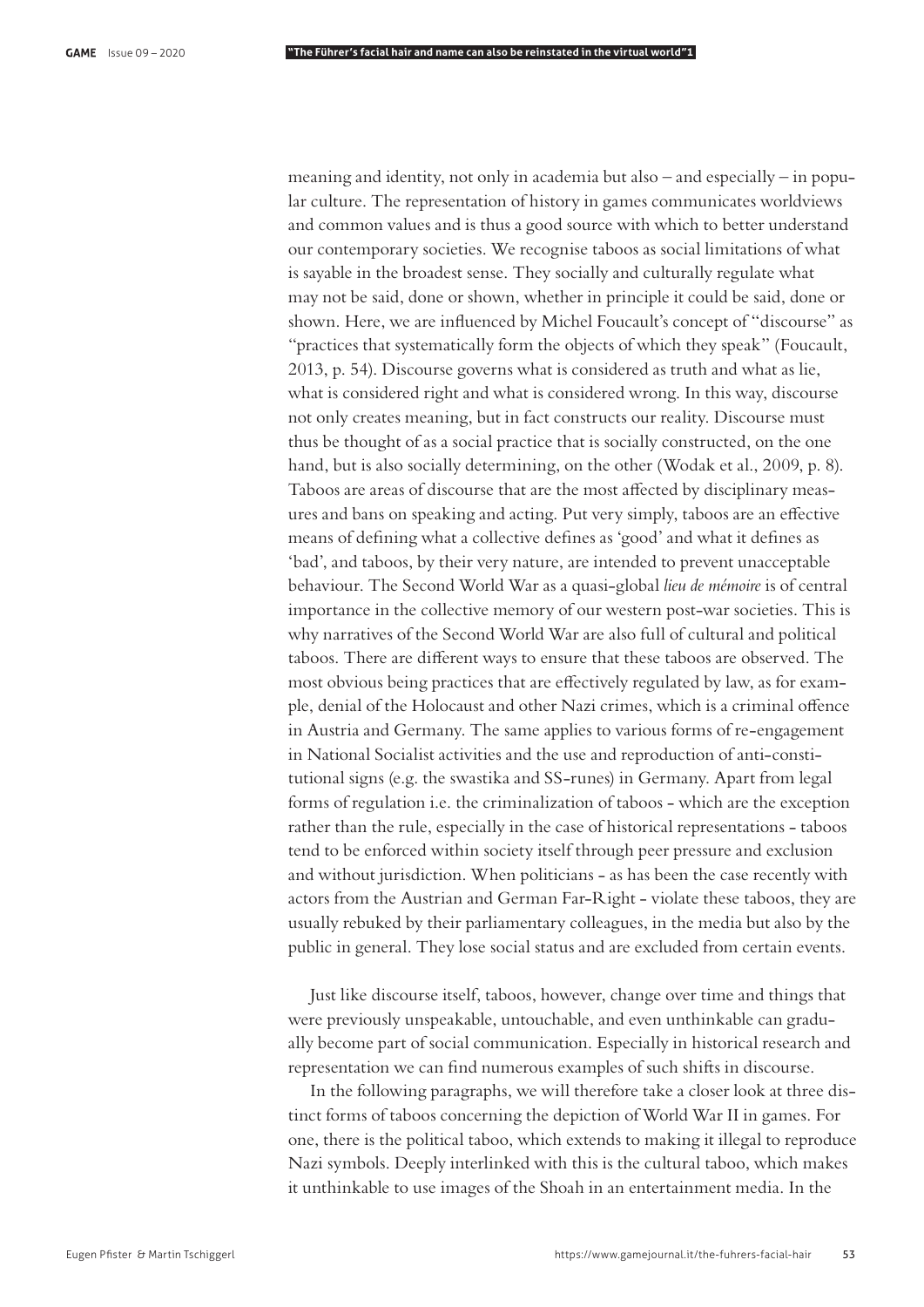sense of a critical history of ideas and conceptual history, we will diachronically examine the discursive taboo strategies at work within public debate. To this end, we will look at examples of individual reactions of journalists and cultural critics to perceived breaking of taboos. A comparison of reactions to the TV-series *Holocaust*, the feature film *Schindler's List* and to digital games such as *Wolfenstein: The New Ord*er *and Through the Darkest of Times* should enable us to recognise historical continuities or breaks in how these taboos have been dealt with. We are not interested in a comprehensive survey of all public reaction, but rather in identifying historical patterns. To complete this first impression we will finally reverse our initially adopted top-down approach and analyse taboos from the bottom up from the perspective of the individual players themselves through an analysis of how they receive them.

# **"YOU DON'T PLAY WITH THE SWASTIKA!" - A FAILED POLITICAL TABOO?**

It is impossible to cleanly separate cultural taboos from legal taboos. Austria and Germany are – for obvious historical reasons - the two countries with the most restrictive legislation regarding the memory of National Socialism. In Austria, the provisional post-war government passed the so-called "Verbotsgesetz" as early as 1945, a constitutional law which banned the Nazi-Party. In its present form it became applicable in 1947 and prohibits Holocaust denial as well as the denial of other of crimes against humanity committed by the Nazi regime. The "Abzeichengesetz", enacted in 1960, also prohibits the use of uniforms and insignia of forbidden organisations. The German equivalent are the sections 86 and 86a of the German Criminal Code (Strafgesetzbuch StGB). These cover the prohibition of the "use of symbols of unconstitutional organizations" outside the contexts of "art or science, research or teaching" (Trips-Hebert, 2014). The intention of these laws was not only to make any form of political continuity of Nazi ideology impossible but also to prohibit the use of all insignia of the Nazi regime for the future. These were to be effectively erased from everyday life. The impulse for the ban is understandable, as it was intended to make any habituation impossible (Dankert & Sümmermann, 2018, p. 6). Any use of swastikas is a taboo that was thus enshrined in law.

However, it is important to note, that there were exemptions to the ban: the so-called "Sozialadäquanzklausel" (social adequacy clause) in German law states that the use of Nazi symbols is permitted if it serves the arts, science or political education (Trips-Hebert, 2014, p. 17). The use of Nazi symbols in historical movies became so widespread that practically all films were permitted to use them (the only exception being posters advertising the films). This was not the case with digital games. In 1998, the Higher Regional Court of Frankfurt am Main ruled "that no signs of unconstitutional organisations may be shown in computer games" (Dankert & Sümmermann, 2018, p. 6). The judges understood that computer games were neither art nor history books and disallowed the social adequacy clause in their case. Up to now, the highest state youth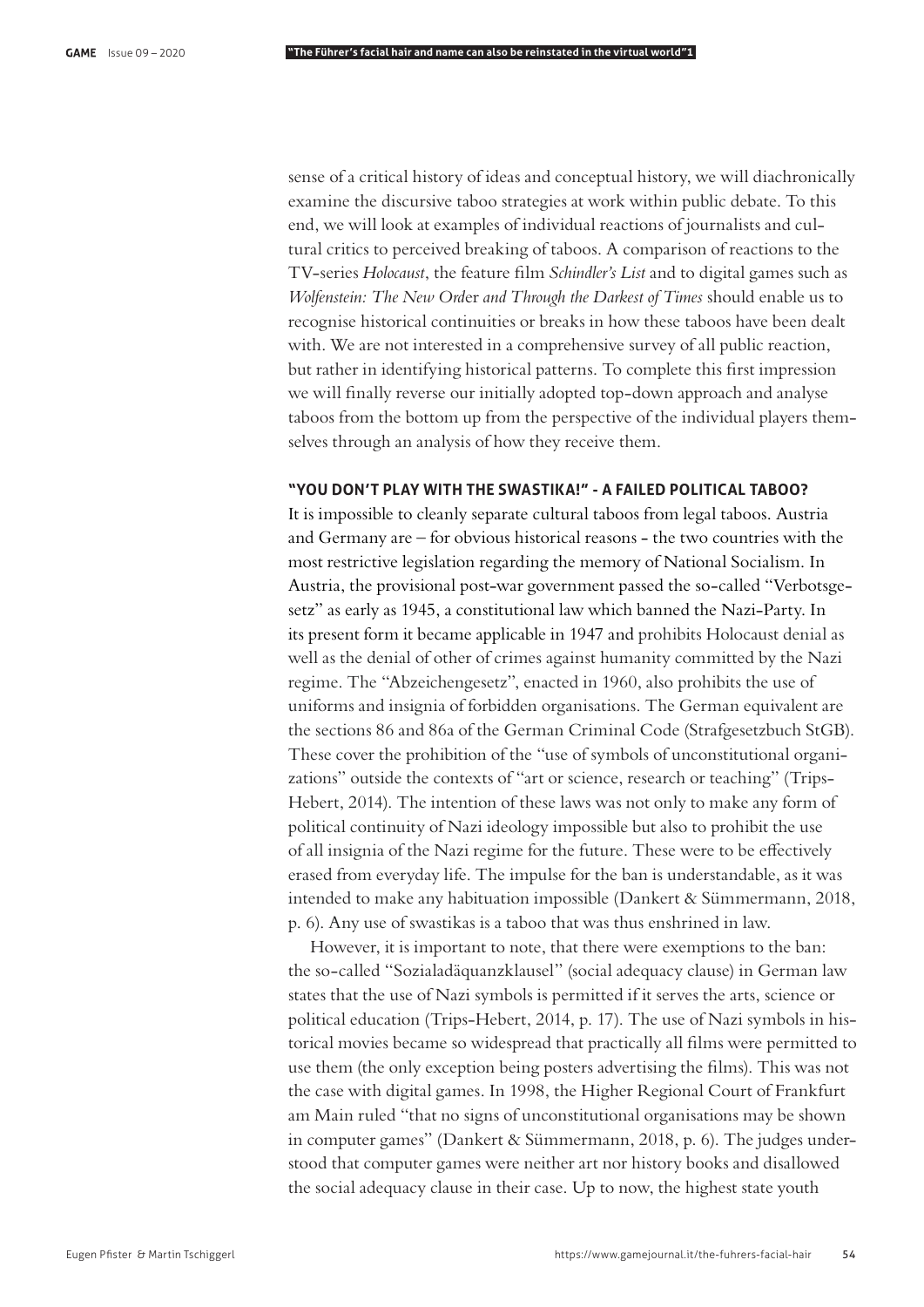authorities have been guided by this ruling; developers and publishers have not been permitted to submit games to the Unterhaltungssoftware Seltbstkontrolle USK (the German Entertainment Software Self-Regulation) that contain the swastika symbol. But, what is more, before the court ruling almost all game distributors had already decided to remove all Nazi symbols in the German releases of their games (Pfister, 2019, p. 275). In the German localisation of the Lucas"lm game adventure *Indiana Jones and the Last Crusade* (1989) all swastika symbols had already been covered by black bars. It is difficult to communicate a taboo more clearly.

There are three well-known cases of World War II games that were put on the German 'Index' in the 1990s, a list of media banned by the German government. This ban, however, was not because of the prohibition on the use of unconstitutional symbols in Germany. The inhuman game *KZ-Manager* - which gained notoriety in the early 1990s, not least because of a report in the New York Times - was put on the German "index" under the Youth Protection Act (Bundesanzeiger, 2014). Next was *Wolfenstein 3D*, the first first-person shooter to be set in World War II. The reason for the decision of the Bundesprüfstelle für jugendgefährdende Schriften - BPjS (Federal Department for Writings Harmful to Young Persons) later renamed Bundesprüfstelle für jugendgefährdende Medien - BPjM (i.e. Federal Review Board for Media Harmful to Minors) was — contrary to popular belief — not the historical setting but the glorification of 'Selbstjustiz' (vigilantism) and the excessive violence of the game. *Panzer General* was also placed on the "index" in June 1996, but this too had nothing to do with paragraphs 86 and 86a because the game developers had renounced the use of the swastika and had instead chosen the Balkenkreuz (the military cross used by the German army) to identify the German troops. The game was placed on the index because its content was deemed to 'kriegsverharmlosend und kriegsverherrlichend' (downplay and glorify war), since it failed to show the consequences that the war had on the population and because it trivialised Nazi ideology (Celeda, 2015, p. 67).

The pre-emptive and superficial removal of Nazi symbols, however, did not automatically lead to a more critical depiction of the Nazi regime in digital games. On the contrary, the replacement of the swastika symbol by the "Balkenkreuz" or other symbols was understood by most publishers as sufficient distancing and thus led de facto to a continued and uncritical representation of the Nazi regime because the subject had been depoliticized (Chapman & Lindenroth, 2015, p. 146-147). In *Hearts of Iron IV* for example, players can micromanage the German Reich to German marching music for hours without having to deal for even a moment with the inhuman ideology of the simulated state apparatus (Pfister, 2019, p. 275-276). Indeed, the example of *Hearts of Iron* shows an unintended counter-effect of the ban. The problem is that the Prohibition Act was not understood in its intention, especially outside Germany. The following commentary on Steam shows that German legislation has been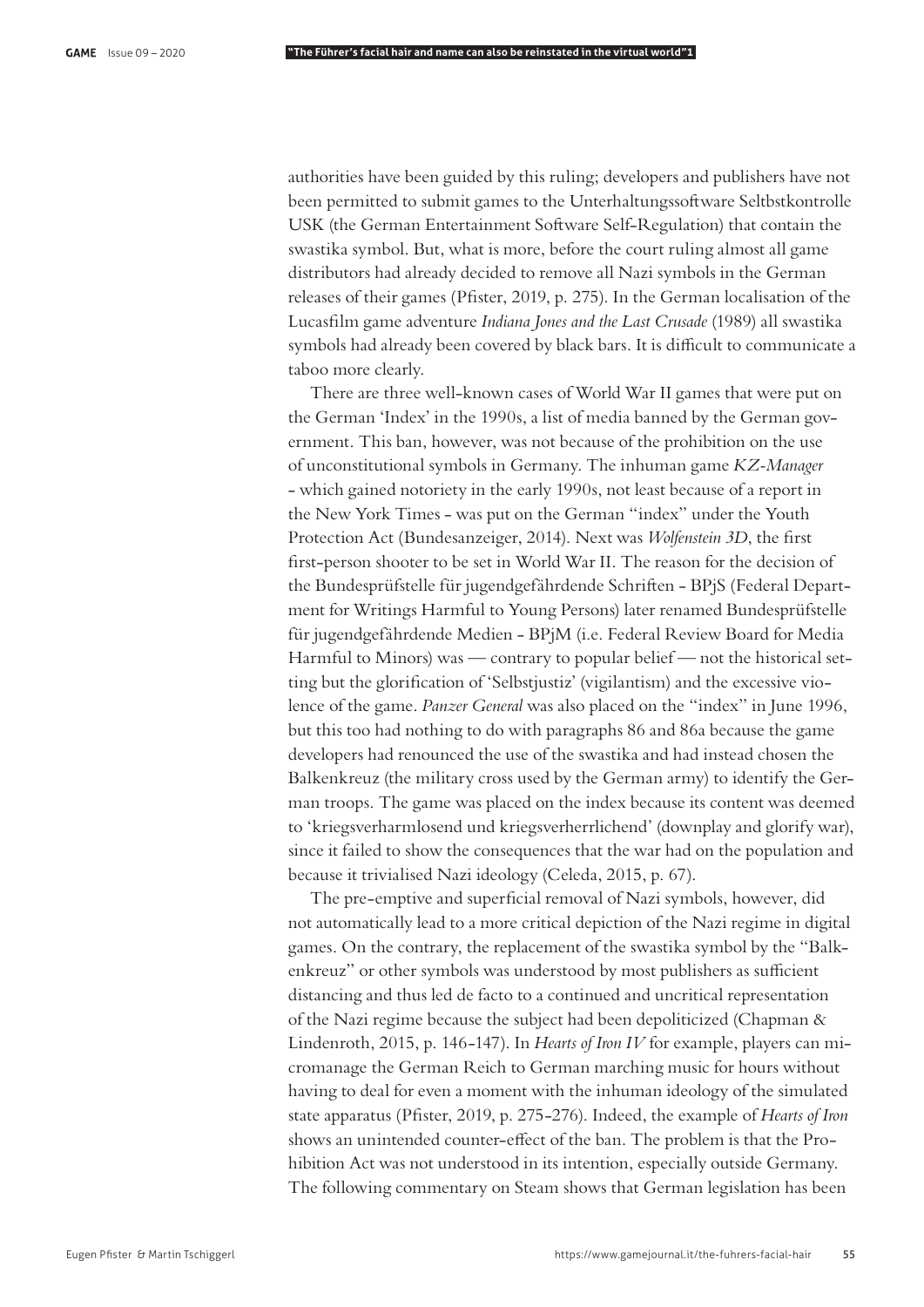misunderstood on more than one occasion internationally as being a general ban on talking about the crimes of the Nazi regime: "a lot of it probably also have [sic] to do with German law. there's a reason why his [i.e. Hitler's] picture is blurred in the German version. if they censor that they will for sure censor a game that actually "shows" the holocaust".<sup>2</sup> Such misunderstandings or misinterpretations were and still are quite common, as can be read, for example, in the recently published memoirs of Sid Meier. He believes, for example, despite his own experiences with German legislation, that the mere mention of the name Hitler would be punishable (Meier, 2020, p. 122). Another example for the ineffectiveness of superficial erasures can be found in the multiplayer mode of *Call of Duty: World at War*: players winning a match on the German side will see no swastika, SS runes or skull insignia, but a speech by Adolf Hitler to the German party youth can be heard offstage (Pfister, 2019, p. 275-276). The political taboo behind the banning of the symbols thus did not stop the insensitive handling of the historical event effectively nor prevent a possible habituation among players, but merely caused cosmetic changes.

 There is one last, in our opinion, especially problematic example of misunderstood self-censure from the recent Austrian and German past: *Wolfenstein: The New Colossus.* While the international version propagates a conscious antifascist narrative (Roberston, 2017) and shows swastika symbols as insignia of an evil ideology, these have been removed on behalf of the publisher for the German version along with Adolf Hitler's moustache. The historical narrative of the game has also been rewritten to reflect the completely fictional background of the German version. Hitler was renamed "Heiler" and the word "Jew" was replaced by the word "Verräter" (traitor). The industrialized, racially motivated murder of 6 million people thus became, in translation, the murder of political opponents. This removal of the Holocaust, in the German version, led de facto to a rewriting of history. A subsequent debate in the German media showed a decreasing support for the Verbotsgesetz (Schiffer, 2017). A central danger of the political taboo is that it could not be discussed politically, and thus made a public discussion on the topic impossible (Steuer, 2017, p. 688).

This became particularly clear when the taboo was, in effect, broken in 2018. When the German Classification Board "USK" decided after a process of internal discussions – also in response to the self-censorship in *Wolfenstein* –to take account of the social adequacy clause in the future when rating games by age and to permit the use of Nazi symbols in individual cases, there was an immediate political outcry. Both the German Trade Union Confederation (DGB) and Franziska Giffey, the Social Democrat (SPD) Minister for Family Affairs promptly attacked the decision. "Mit Hakenkreuzen spielt man nicht" (i.e. You don't play with swastikas), Giffey declared ("Mit Hakenkreuzen spielt man nicht", 2018) and was seconded by the DGB. This public expression of indignation came immediately following the USK's announcement, and as Minister Giffey explained on her Facebook page a little later, too hastily: After playing the

**2.** https://steamcommunity. com/app/394360/ discussions/0/1621724915820727618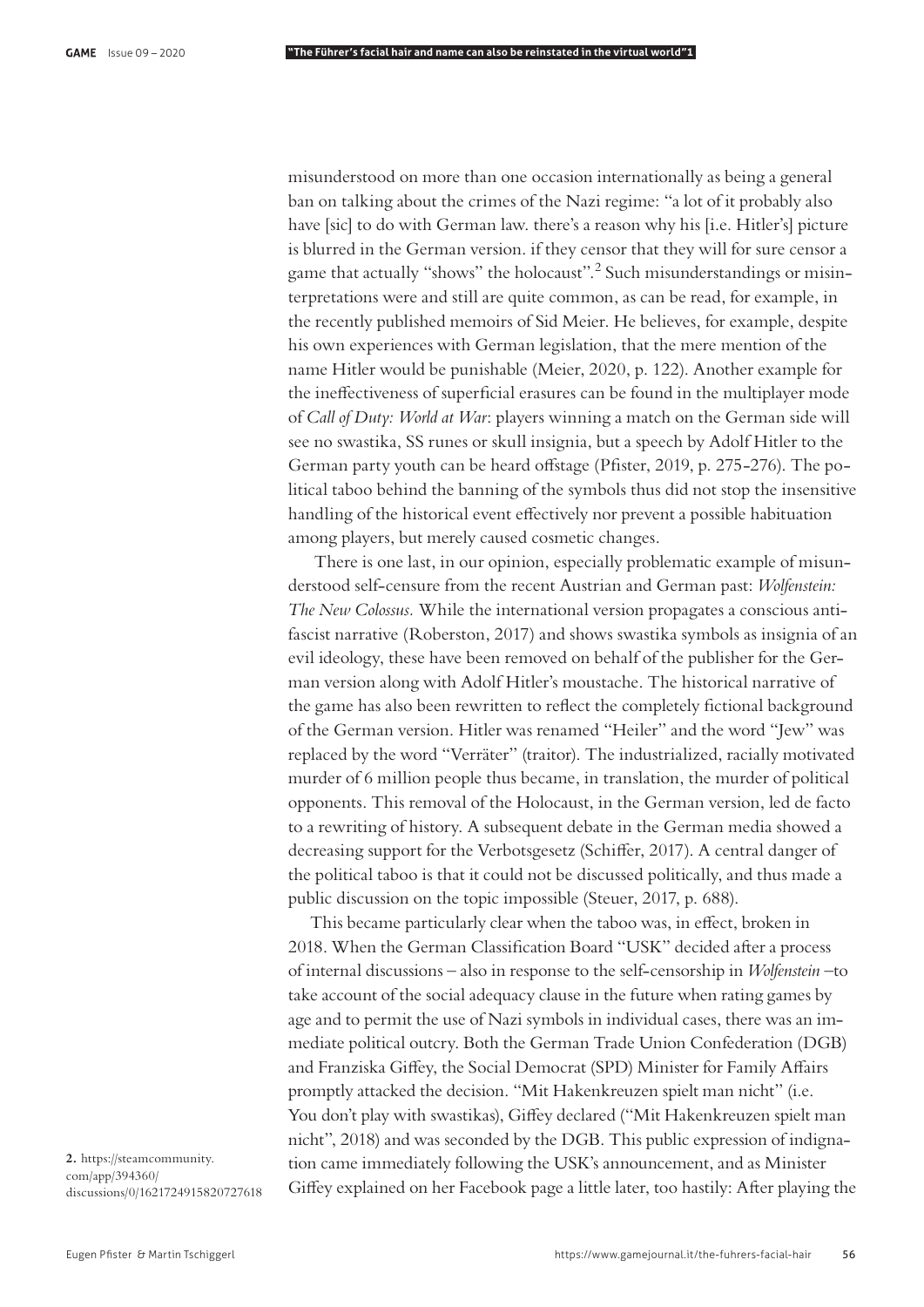game *Through the Darkest of Times*, which is clearly opposed to the Nazi regime, Giffey admitted that the application of the social adequacy clause would be justi- $\beta$  fied in this special case (Giffey, 2018). This is also where we find an explanation for the vehemence of her initial reaction when Giffey writes: "As Minister for Family Affairs, my concern is to create the framework for children and young people to learn how to use games in an age-appropriate way" (ibid.). A helpless and supposedly easily influenced population group had to be protected. The interesting thing about taboos, as can be seen here again, is that their defenders usually consider themselves immune to the dangers from which the taboos are supposed to protect. But this also means that those who stand up for and those who oppose a taboo both consider themselves to be unaffected by its effects.

The reaction of the German press and the ensuing decision of the USK showed however, that the taboo had at this point already been broken. This is not least related to a paradigm shift that had already occurred years earlier concerning an interrelated cultural taboo surrounding the Shoah.

# **TO WRITE A GAME AFTER AUSCHWITZ IS BARBARIC - A CULTURAL TABOO**

Parallel to the symbols of the Nazi regime becoming a political taboo, after the Second World War there was also an ongoing discussion among cultural actors whether and how the crimes of the Nazi regime - especially the Shoah - could be depicted in works of art. In this context, Adorno's dictum "to write a poem after Auschwitz is barbaric" (Adorno, 1977, p. 30) is regularly quoted, most often interpreted as a dogmatic ban in the tradition of a religious "Bildverbot" (i.e. ban in images. cf. Krieghofer, 2017; Hansen, 1996, p. 300, 306). According to this interpretation, it would forever be impossible to adequately describe the suffering of millions of people in a poem. However, this interpretation of Adorno's statement, which he himself relativised later on, could also be read as criticism of a culture that is inherently barbaric (cf. Lindner, 1998, p. 286). Nevertheless, from this moment on every medialisation of the Holocaust was met with the fear of trivialisation. For a long time, then, it was considered inconceivable that the Holocaust could be treated in a television series or in a feature film - the entertainment media par excellence (Pfister, 2019, pp. 269-270). Steven Spielberg's *Schindler's List* (Steven Spielberg, US, 1993) – despite or perhaps because of its success (Classen, 2009, p. 78) – was criticised massively at the time of its release in a similar way to the TV-Series *Holocaust* (Chomsky, US, 1978). Fifteen years earlier, Chomsky's TV-Series led to a heated public debate, particularly in West Germany. The journalist Sabina Lietzmann, for example, criticised how history had become a story. (Lietzmann,1979, 39). The writer and Holocaust survivor Elie Wiesel was also appalled: "I am horrified by the thought that the Holocaust could one day be measured and judged by NBC television production." (Wiesel, 1979, 29). We will encounter similar if not the same arguments in relation to digital games.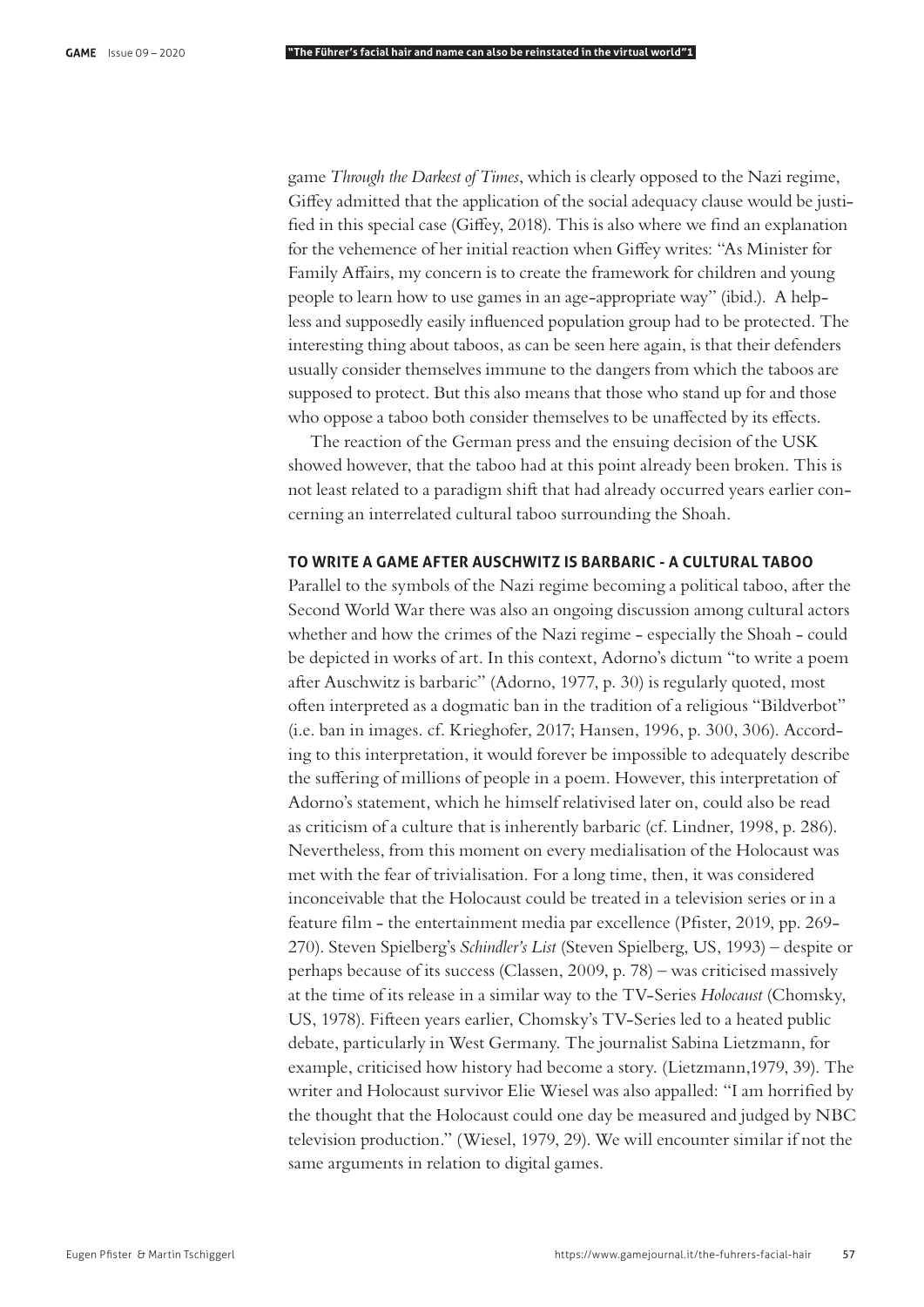A decade later, Spielberg's film met with similar criticism. Claude Lanzmann, director of the *Shoah* documentary rejected Spielberg's film, in particular because of its "fetishism of style and glamour" (Hansen, 1996, p. 296). The American film critic James Hoberman asked: "Is it possible to make a feel-good entertainment about the ultimate feel-bad experience of the 20th century?" (Hansen, 1996, p. 297), and Lanzman declared: "[In Spielberg's] film there is no reflection, no thought, about what is the Holocaust and no thought about what is cinema. Because if he would have thought, he would not have made it or he would have made Shoah" (Hansen, p. 1996, p. 301). Of course, both the TV series and Spielberg's film also met with a positive to very positive response from the general public. Both were extremely successful with the audience, so successful, in fact, that they led de facto to a discursive paradigm shift. They changed the boundaries of what could be shown and what could be said.

Of interest to us is that similar arguments are found in critiques of digital games: "Where the line of decency is drawn is somewhat dependent on whether you consider video games art, storytelling or a braindead way to kill time, blasting pixels in increasingly gross ways while memorizing movement patterns" (Hoffman, 2014).

The first games that tried to address the Holocaust were problematic for a variety of reasons. First of all, there was a game that brutally and criminally transgressed all norms: The aforementioned *KZ-Manager* (unknown developer, unknown date), an inhuman shareware game that was circulated in right-wing extremist circles in Germany and Austria in the late 1980s (Benz, 1996; Nolden, 2020, p. 188). The game was quickly banned in Germany and sadly gained international notoriety through an article in the New York Times, where Rabbi Avraham Cooper, then associate dean of the Simon Wiesenthal Center, said "he believed that the games were neo-Nazi propaganda aimed at influencing youths through a technology that their parents are largely unfamiliar with" (Video Game discovered uses Nazi Death Camps as Theme, 1991).

This troublesome first contact with video games explains the subsequent scepticism of the Simon Wiesenthal Center towards video games depicting the Shoah. The taboo remained in place, which perhaps also led to the failure of the game project *Imagination is the only escape* (Luc Bernard, not published, 2008- 2013) due to lack of financial support and the loss of Nintendo as publisher (Sridhar, 2008). The games developer, Luc Bernard, wanted to tell the fictional story of a young French Jew, Samuel, who during the Nazi occupation increasingly #ed into a fantasy world in the face of the atrocities he had experienced. While the historical events took place in a monochrome sepia-coloured Paris - with the exception of individual details such as the yellow Star of David and red pools of blood - Samuel's fantasy world was to shine in all possible colours. Bernard ultimately lost the support of his publisher and was not able to raise enough money for the project. "Labeling it a game instantly conjures up the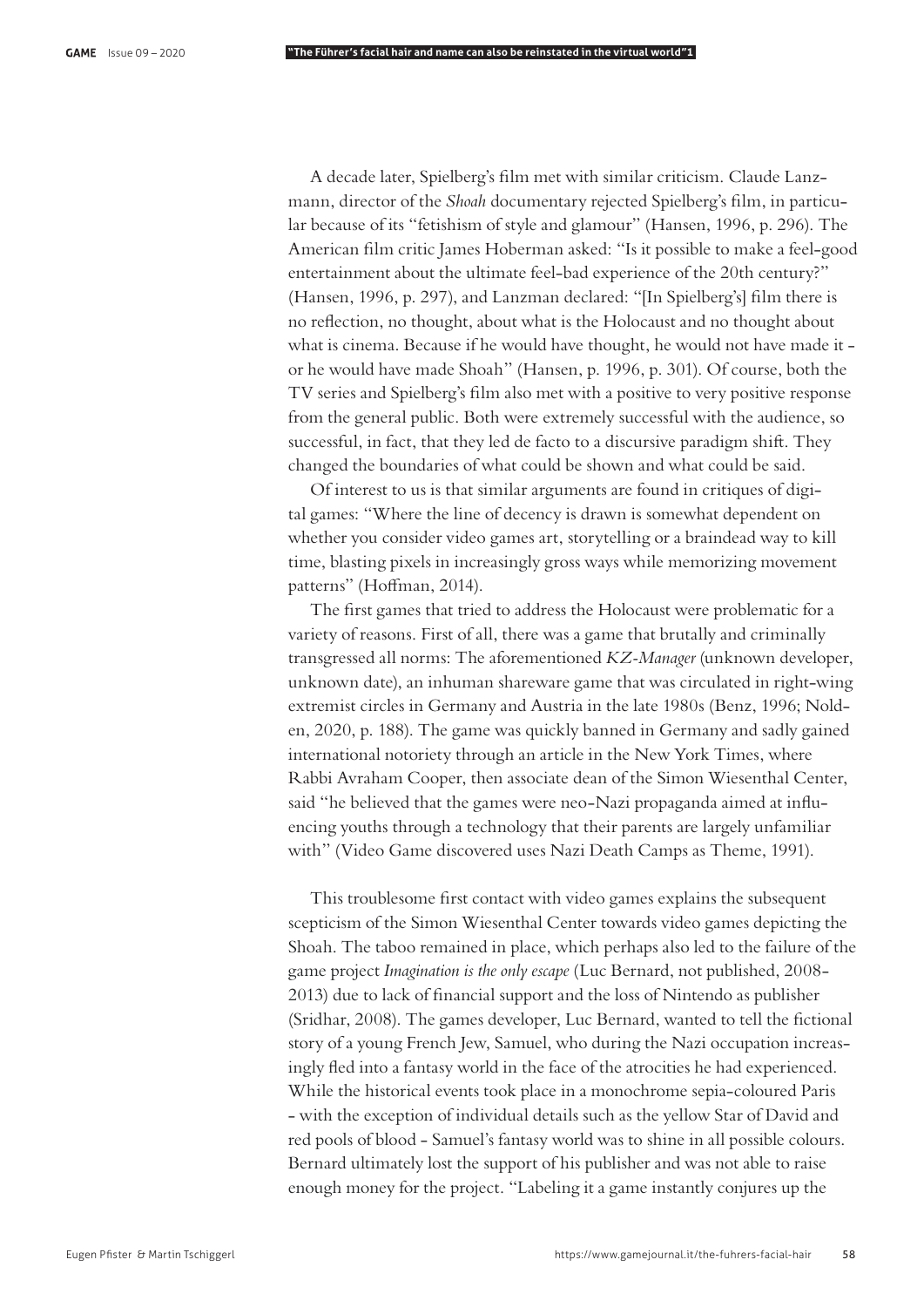wrong image," said Deborah Lauter, civil rights director of the Anti-Defamation League in New York. "It devalues the seriousness of the topic" (Parker, 2016). Another example was the mod *Sonderkommando Revolt* which was developed for the then nearly two-decade old game engine of *Wolfenstein 3D*. The leading Israeli developer on the game, Maxim Genis, did not, however, display a particularly ethical approach to the topic. He claimed there was no political intention behind it: "the mod was a plain 'blast the Nazis' fun" (McWerthor, 2010). After an introductory black-and-white still, whose aesthetics are reminiscent of the photographs of the gas chambers secretly taken by Greek naval officer Alberto Errera, the rest of the mod is presented in bright colours and primitive graphics, which are mainly characterised by visualisations of heaped corpses, charred skeletons and vast amounts of blood. Rabbi Abraham Cooper of the Simon Wiesenthal Centre, who had taken a stand on the game *KZ Manager* twenty years earlier, took an understandably critical view of the game: "What happens if this is the only thing a young person gets to know about the Holocaust or a concentration camp?" (ibid), reminding us of Eli Wiesel's words. In view of the mod, Cooper generally rejected the idea of depicting the Holocaust in video games : "I don't think even the best combination of game developers would ever be successful [at doing so]. This is not an issue that should be reduced to a game" (ibid). Both the American Anti-Defamation League and the Simon Wiesenthal Centre were appalled and the mod was withdrawn. Again, the argumentation used to uphold the taboo was the same as that used previously for television series and feature films. It is interesting to note that the mod was almost certainly inspired by the success of Tarantino's *Inglorious Basterds* (and the resulting public acceptance of the Nazi exploitation genre), which shows that at this time the medium of games was still evaluated by the general public based upon completely different standards than, for example, film.

Considering these negative examples, it is all the more surprising that we have witnessed a paradigm shift in the last two years. The original moment of this shift cannot yet be satisfactorily clarified. What we can establish, however, is that the depiction of a game mission in a camp in *Wolfenstein: The New Order* that can clearly be decoded as a concentration camp met with little resistance in the press, apart from a critical interview about the game in the Times of Israel (Hoffman, 2014). A possible explanation would be that the scene only takes place in the advanced game and was therefore not noticed by the press on release. Of particular interest is that, unlike the mod *Sonderkommando Revolt*, there were no angry reactions from the Simon Wiesenthal Centre or the Anti-Defamation League. However, the game did meet with some criticism. In the *Frankfurter Allgemeine Zeitung*, the editor perceives a change of paradigm: "Man sollte aus dem Schrecklichen aber nun doch keine Komödie machen und ein schematisches Ballerspiel vielleicht lieber auch nicht" (i.e. "You should not make a comedy out of terror – and not a schematic shoot 'em up game at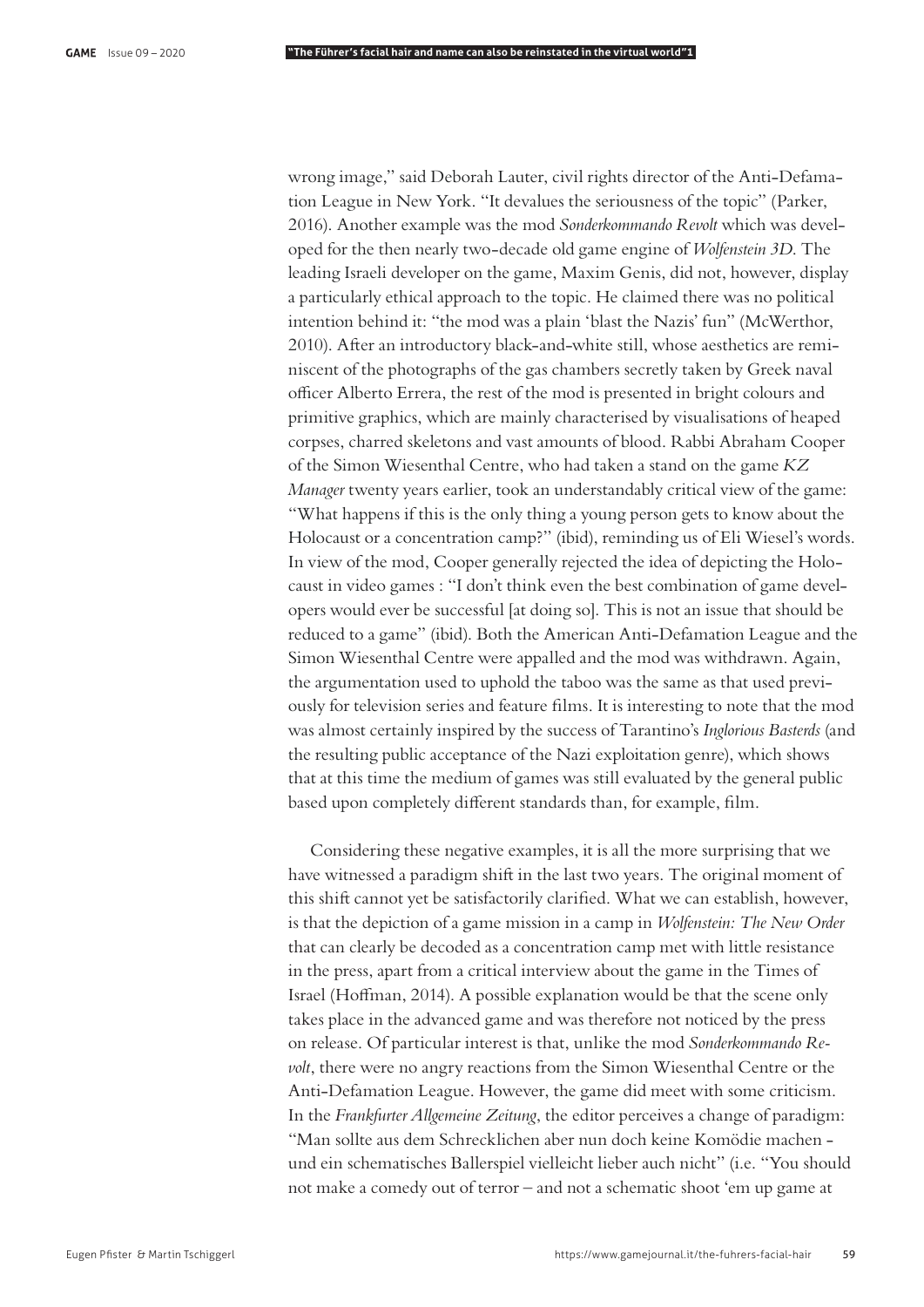that". Lindemann, 2014). It is difficult to see at this stage why *Wolfenstein: The New Order* was not attacked as sharply as the Israeli mod was a few years earlier. Maybe it was the science fiction setting, or perhaps it was the direct influence of the now seemingly socially acceptable 'Naziploitation' genre, which five years earlier would not have worked (Pfister, 2019, p. 277). To a certain extent, it was the popular cultural exaggeration of the topic in *Wolfenstein* – i.e. robot dogs, moon bases and brain-transplantation in the tradition of the last wave of Naziploitation movies such as *Iron Sky* and *Overlord* – that made it possible to break the taboo. In a way, the appearance of the pulp-fiction genre allowed the game more freedom. The Nazi crimes depicted were sufficiently distorted by their exaggeration not to be taken "seriously". Similarily, in the Japanese strategy game *Valkyria Chronicles*, it is within a fantasy setting that players free "Darkscens" from a concentration camp in a mission. The strategy game, which openly spoke of concentration camps, but in the Japanese tradition of anime relied on scantily-dressed women and exaggerated gestures, was not, to our knowledge, criticised for depicting concentration camps in German-speaking countries or in Israel. But one has to admit that the game, despite its fantastic exaggeration, criticised war crimes more honestly than many games before it. In any case, however, we can discern a change in the sayable and showable around this time. This is particularly evident in the following games: In *Call of Duty: WW II* the picture of a Jewish concentration camp prisoner was shown for the first time (although much too briefly) in a cutscene at the end of the game and in the international version of *Wolfenstein: The New Colossus* the murder of Jewish women and dissidents in concentration camps was openly discussed for the first time as such. It is significant that the game was not criticised in the press for mentioning the Holocaust. On the contrary, the German press criticised the fact that it did not mention the Holocaust at all in the German version of the game: "Dieses Spiel leugnet den Holocaust" (i.e. "The game denies the existence of the Holocaust) was the first sentence of a review of the game in the German newspaper *Die Welt* (Küveler, 2017). When *Through the Darkest of Times* was published internationally at the beginning of 2020, together with *Attentat 1942*, the first game that received an age rating from the USK despite the inclusion of Nazi symbols, the response from the international press was extremely positive. *Time Magazine* recommended the game as "key to keeping World War II Memory Alive". The American historian Robert Whitaker declared in the interview: "The game exposes players to a history most people don't know while the game's mechanics illustrate for the player how difficult resistance to Nazism often was for ordinary people" (Waxman, 2020).

# **AUTHENTICITY AND USER GENERATED TABOOS**

After having analysed the production of the games as well as the products  $-i.e.$ the games themselves  $-$  in the first part of our article, we will now take look at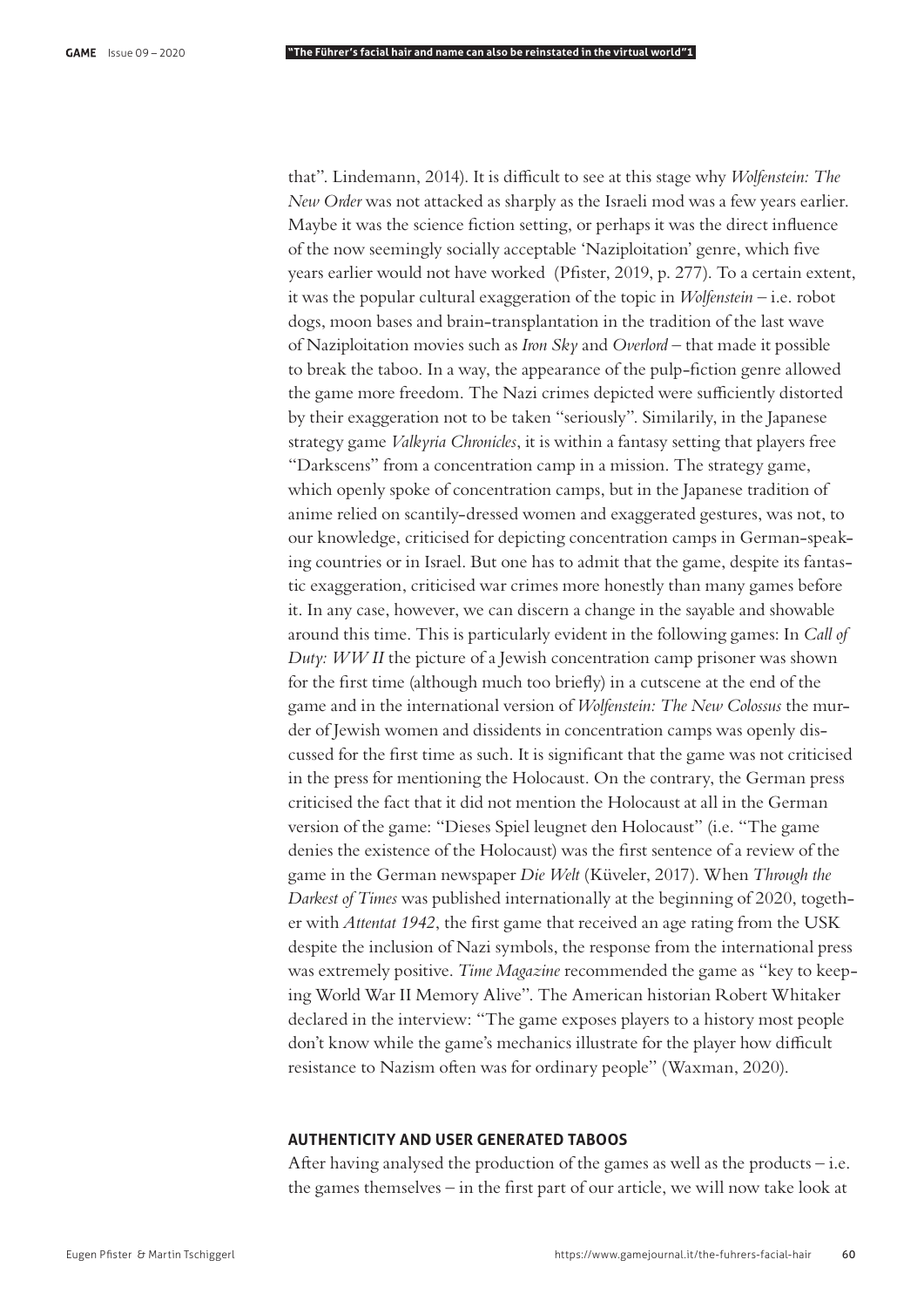discursive taboos in the reception of games in the second part. For this purpose, we have examined and evaluated a selection of statements from players in relevant forums on social media using a qualitative discourse analysis. The aim is not to offer a complete view here - there is not enough space for this - but to offer a first insight into the process in which a theme or element becomes taboo on the part of the players, and also to highlight the differences in how taboos are received in politics and the press. The goal of a discourse analysis such as this is not only to analyse the sayable or thinkable in its qualitative range and in its accumulation or all the statements that can be made in a particular community at a particular time, but also the strategies with which the field of the sayable is narrowed (Jäger, 2011, p. 94). From the wealth of statements observed, we have selected those we particularly deem representable for the ideas presented within this article. These statements can be interpreted as hegemonic positions due to interactions made with them (likes, upvotes) and/or their frequency. Since all these statements have been made in public forums and users have done so under pseudonyms, the authors have no ethical or legal concerns in quoting them in this article.

We have observed that both taboos analysed above  $-$  i.e. a legal-political and a cultural one – have been internalised by the players in the games. Above all, this applies - as we will show in the following - to the depiction of the Holocaust and the different forms of informal image restrictions (Bilderverbot). But a closer analysis of the players conversations reveals also other forms of taboo. These do not arise from the internalisation of taboos already in place in the sense of a dominant discursive statement, but seem to have emerged from the interaction of the players in these game and the game-specific forums: The deviation from what at least a vociferous element of the game-playing community perceive as "authentic history", is similarly sanctioned by them and is, in effect, made taboo. Especially among those players for whom the act of playing is a central component of self-identification, there is a strong urge to determine the sayable and thinkable in connection with games. These often show a particularly conservative perception of games, in the sense that they believe that games should change as little as possible in terms of content. Our central category of analysis is the discursive construction of notions of authenticity. These become tangible, above all, when players perceive historical representations as "inauthentic" - in other words, it is a negative construction ex post, the concept only emerges when previously implicit rules are broken.

Any deviations from a representation of the Second World War that is considered authentic are perceived accordingly by a small group of players as breaking something that we could call an "authenticity taboo". In understanding this "authenticity taboo" it is important to realize that authenticity is not something that is inherent in a phenomenon - be it a digital game, an action or any kind of object - but rather a product of attribution and negotiation. Like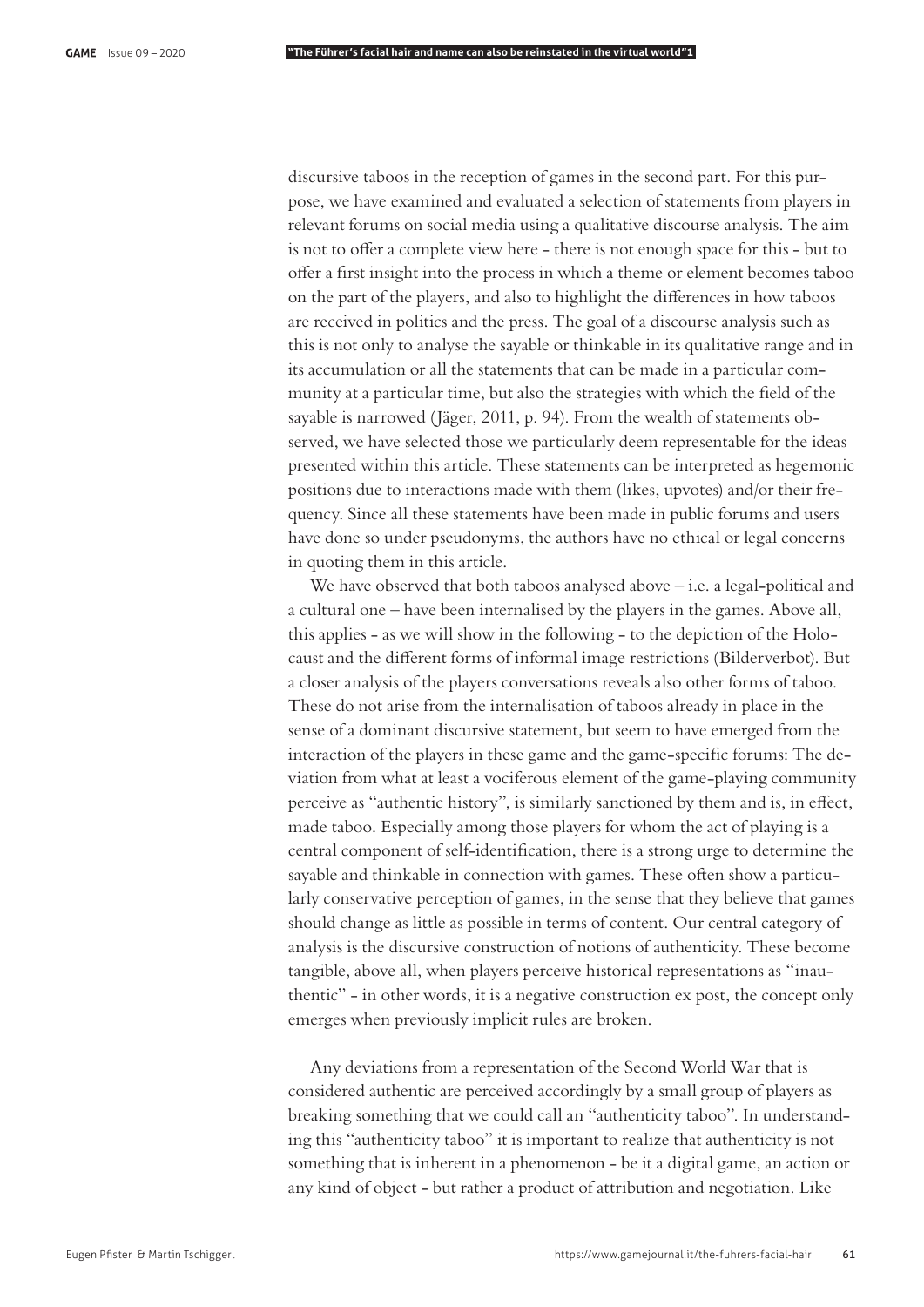taboos, authenticity is also a social-discursive construct. Something must be acknowledged as authentic to be authentic (Reckwitz, 2017). The producers of digital games choose different strategies to create authenticity, i.e. to get their recipients to perceive the product as authentic (Pfister, 2020, Tschiggerl, 2020).

In his reference work "Digital Games as History", Adam Chapman makes a fundamental distinction between two types of digital games with historical content: "realist simulations" and "conceptual simulations" (Chapman, 2016, p. 112). These two types, as historical representations, differ not only in terms of different game mechanics and principles, but, above all, in the way they represent history and establish historical accuracy and authenticity. While "realist simulations" - Chapman counts among them mainly third or first-person video games such as the *Medal of Honor* (Dreamworks Interactive et al., US 1999-2012), *Call of Duty* (Infinity Ward u.a., US, 2003-2019) or the Assassin's Creed (Ubisoft Montreal et al., Canada & France, 2007-2018) series rely on audio-visual narratives in their mediation and thus show, as it were, "conceptual simulations" according to Chapman, primarily strategy games such as the *Sid Meier's Civilization* (Microprose et. al, US, 1991-2016) or the *Total War* series (Creative Assembly, UK, 2000-2019) use the ludic component of complex game mechanics and rule systems to show why it was as it was. Not without mentioning, of course, that these classifications are extreme examples and that there are also plenty of mixed forms (see Chapman, 2016, pp. 82-120). In the following, we will examine an example each of a "realist simulation" and a "conceptual simulation" to see how players address aberrations from this authenticity paradigm, which they often seem to perceive as breaking a taboo.

*Battlefield V*, published in November 2018, shows how strongly authenticity is interwoven with taboos around the "right" representation of history in digital games. The first-person shooter game from the popular *Battlefield* series caused controversy across various social media about the "right" representation of the Second World War in digital games on the occasion of the first release of a trailer. Many users criticised that the trailer showed an apparently female British soldier who was involved in fighting German soldiers, all while using a mechanical arm. The criticism was ignited primarily by the gender of the figure and secondarily by the use of the mechanical arm. Both were - among other things - decidedly perceived as inauthentic. Especially interesting are several threads on the social media website Reddit from the day of the trailer release.<sup>3</sup> We used CrowdTangle to find the threads with the most interactions. The big debates around *Battlefield V* took place mainly in the subreddits r/games and r/battlefield. Due to the 'up and down vote' principle of the website, it is possible to make statements about the popularity of certain posts and certain comments, although it should be noted that these can also be manipulated - for example through the use of multiple accounts and bots. For this analysis, we

**3.** Thread: "[BFV] I'm just going to say it…" posted on Reddit on 23.05.2018 by the user "unofficalmoderator". Online: https://www.reddit.com/r/ Battlefield/comments/8lmnrn/ bfv\_im\_just\_going\_to\_say\_it/ last accesed on 17.7.2020.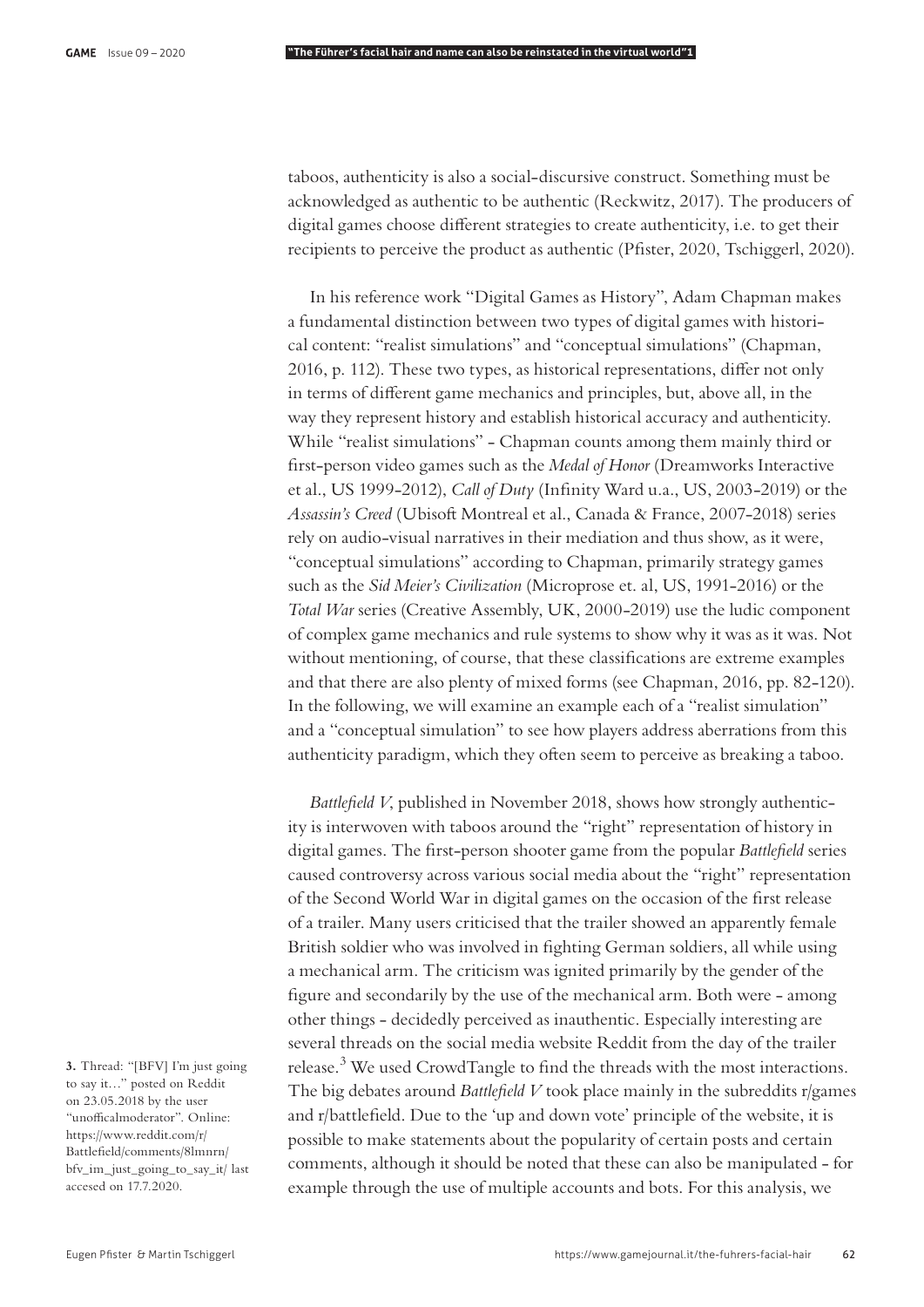have examined particularly popular comments and responses i.e. the opinion leaders voicing the hegemonic positions.

The most popular commentaries around the appearance online of the first trailer of the game all revolve around the representation of the Second World War which is perceived as inauthentic. While one user states, that the game "didn't look like WW2 at all"<sup>4</sup> another asks: "Seriously, what the hell was that?"<sup>5</sup> and a third chimes in his distaste for the game: "A complete and utter bastardization of World War 2. What a disgrace"6 . These users' criticism on Reddit mainly take aim at the following: Women as part of the fighting troops, inauthentic uniforms and weapons, a basic mood perceived as being too "colorful" and an "unrealistic" gameplay that does not do justice to the Second World War. Several users complain about a lack of respect for the veterans of the Second World War: "Remember when they revealed BF1 and were all about giving credit to those poor soldiers in WW1. Seems like the soldiers from WW2 don't deserve that." and: "Watching it made me feel like all the respect for anyone that served in that war was completely gone, How disrespectful can a company be?"<sup>7</sup>.

The analysis of these individual points of criticism shows that the main complaints are focused on the fact that a British soldier, who plays a central role in the trailer, is female and, in addition, disabled: "Most immersive, authentic WWII game *shows British female soldier on the frontlines with prosthetics* I mean there is being PC and then there is being inaccurate. Women didn't fight mate, certainty not frontline. That's not "anti feminism" it's facts"8. "Facts" is a central keyword in this context - the commentators in the different threads repeatedly emphasize that although they have no problem with women in digital games, they wish for a "fact"ually correct portrayal of the Second World War. While some users are sarcastic and mention several times that their grandmothers were World War veterans: "My grandma is a WW2 vet. She was a sniper with a claw arm"<sup>9</sup> , others are outraged and see the memory of their ancestors tarnished: "60 million, we lost 60 million brave souls fighting in this war, and we get a childish colorful excuse of a game from it"10. One can clearly see from the language how the perceived breach of taboo is staged as the desecration of the fallen, i.e. as the desecration of a sacrifice for the community. The statement made by users that they have basically no problems with women in digital games seems insofar implausible because of the frequency of complaints about the female protagonist. No other point of criticism - be it the colour setting or the very fast-acting gameplay itself - is repeated with such vehemence in the comments we read as the criticism of the soldier's gender. It is, of course, true that women in the British Army were generally not part of the fighting troops - so this depiction is factually incorrect. At the same time, however, one must be aware that digital games about the Second World War are full of "mistakes":

**4.** Ibid. user "stesser" https:// www.reddit.com/r/Battlefield/ comments/8lmnrn/bfv\_im\_just\_ going\_to\_say\_it/dzgqdzy/

**5.** Ibid. user "CheesySombrero" https://www.reddit.com/r/ Battlefield/comments/8lmnrn/bfv\_ im\_just\_going\_to\_say\_it/dzgq354/

**6.** Ibid. unknown user (user has since deleted his account) https:// www.reddit.com/r/Battlefield/ comments/8lmnrn/bfv\_im\_just\_ going\_to\_say\_it/dzgr08m/

**7.** Ibid.

**8.** Ibid. user "PenPaperShotgun" https://www.reddit.com/r/ Battlefield/comments/8lmnrn/bfv im\_just\_going\_to\_say\_it/dzgr4zb/

**9.** Ibid. user "st4rgasm" https:// www.reddit.com/r/Battlefield/ comments/8lmnrn/bfv\_im\_just\_ going\_to\_say\_it/dzgr3rj/

**10.** Ibid. user "Reactiveisland5" https://www.reddit.com/r/Battlefield/ comments/8lmnrn/bfv\_im\_ just\_going\_to\_say\_it/dzgqv4w/ discussions/0/1621724915820727618/.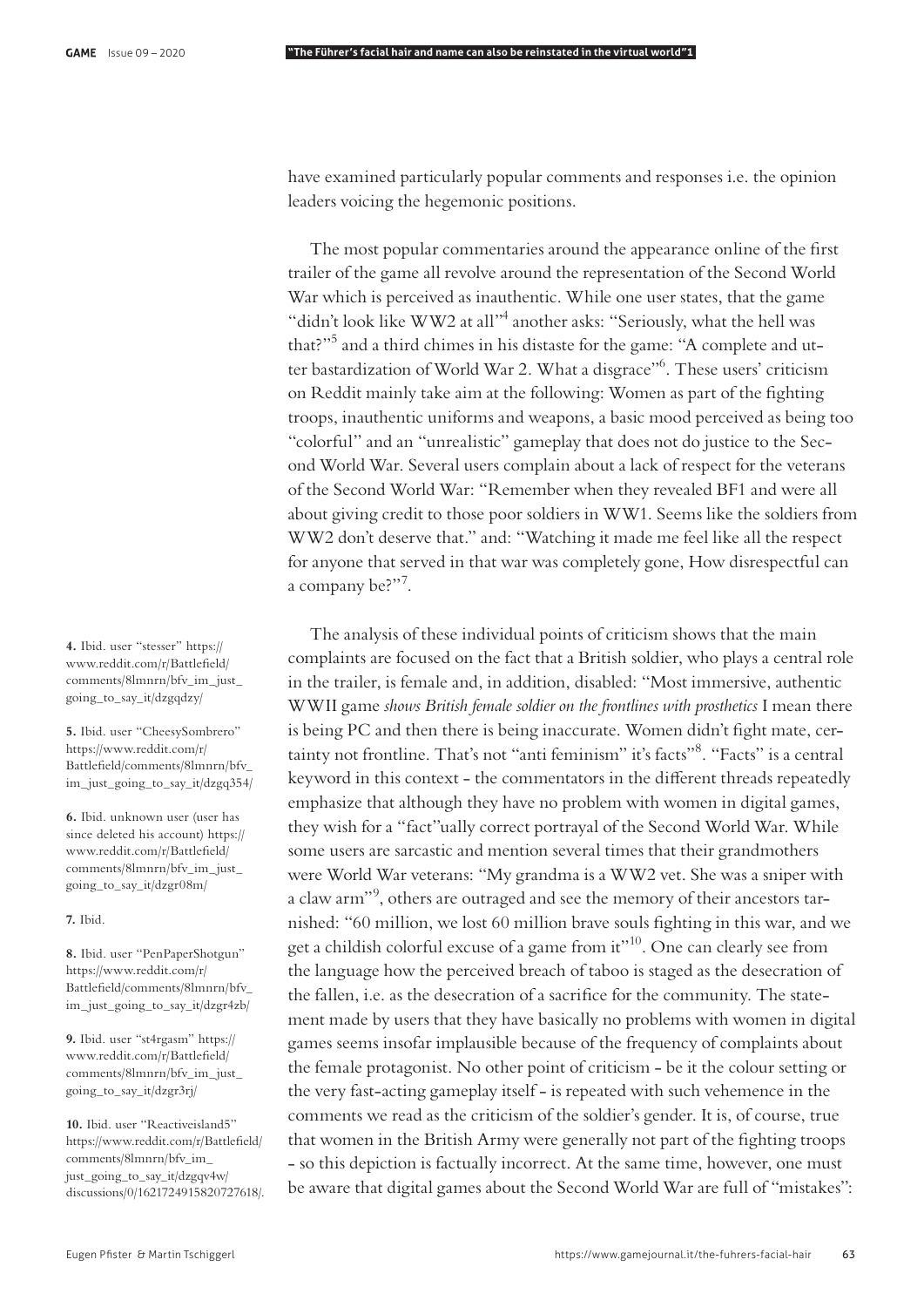"Real" soldiers couldn't respawn, couldn't regenerate magically, couldn't carry hundreds of kilos of equipment, didn't have a heads-up display in front of their eyes etc. But all these things occur in *Battlefield V* and are necessary for the game to work - it has to be different from everyday reality (Huizinga, 1997). These obviously necessary artistic freedoms in the representation of the Second World War are accepted - and probably not even noticed - by the same players who complain so bitterly about the representation of women in their games because they have this "xed idea how the World War II *really* was.

Any deviation from their hegemonic narrative about the Second World War is perceived as an insult, a breaking of taboos which is therefore sanctioned by ridiculing the game. This indicates a transgenerational identification with the soldiers of the Second World War who are perceived as heroes. A free interpretation regarding the semantic scope of the "Second World War" represents a personal insult to one's own identity and is accordingly antagonized. Critical voices that point out that *Battlefield V* is first and foremost a game to entertain are marginal and only become visible in the discourse if one looks for less popular comments. The hegemonic discourse in the threads studied is clearly negative towards the game and its portrayal of the World War II. Factual correctness, however, is mainly demanded with regard to the gender and the disability of the protagonist. The genre-typical factual abbreviations - war crimes, suffering of the civilian population, genocides etc. are neither mentioned in the trailer nor in the later game in any way - are accepted approvingly. Not surprisingly, the aforementioned basic differences between diegesis and extra diegesis, such as the fact that protagonists survive gunshot wounds without any problems or players being able to simplify the difficulty level of the fight by mouse-click, are not addressed at all – one-armed female snipers seem to overshadow everything. It becomes clear how strongly the perception of authenticity is linked to the visual level for these players: the game must look like they imagine the Second World War to be. For this reason, other deviations - such as incorrect weapons or uniforms - are usually also criticized, but not with the same vehemence as the depiction of women as part of the fighting troops. An interesting aspect of the discussion about the "wrong" portrayal of the Second World War in *Battle!eld V* is that many users relate the story directly to themselves and their ancestors. Incidentally, this represents such a hegemonic fragment of discourse in the critique of the game that the game's publisher integrated these negative comments into its own advertising campaign. Under the hashtag "#EveryonesBattlefield" they collected numerous such insults as, for example: "Did my grandfather storm the beaches of Normandy [for this] s\*\*\*?" The controversy surrounding *Battle!eld V* is part of a larger debate about representation and identity politics in digital games, which reached its early climax in the infamous "Gamergate controversy" in 2014 and 2015 (Dewey, 2014, Condis, 2018). In this context, the desire for so-called historical authenticity must be seen as a proxy argument of a larger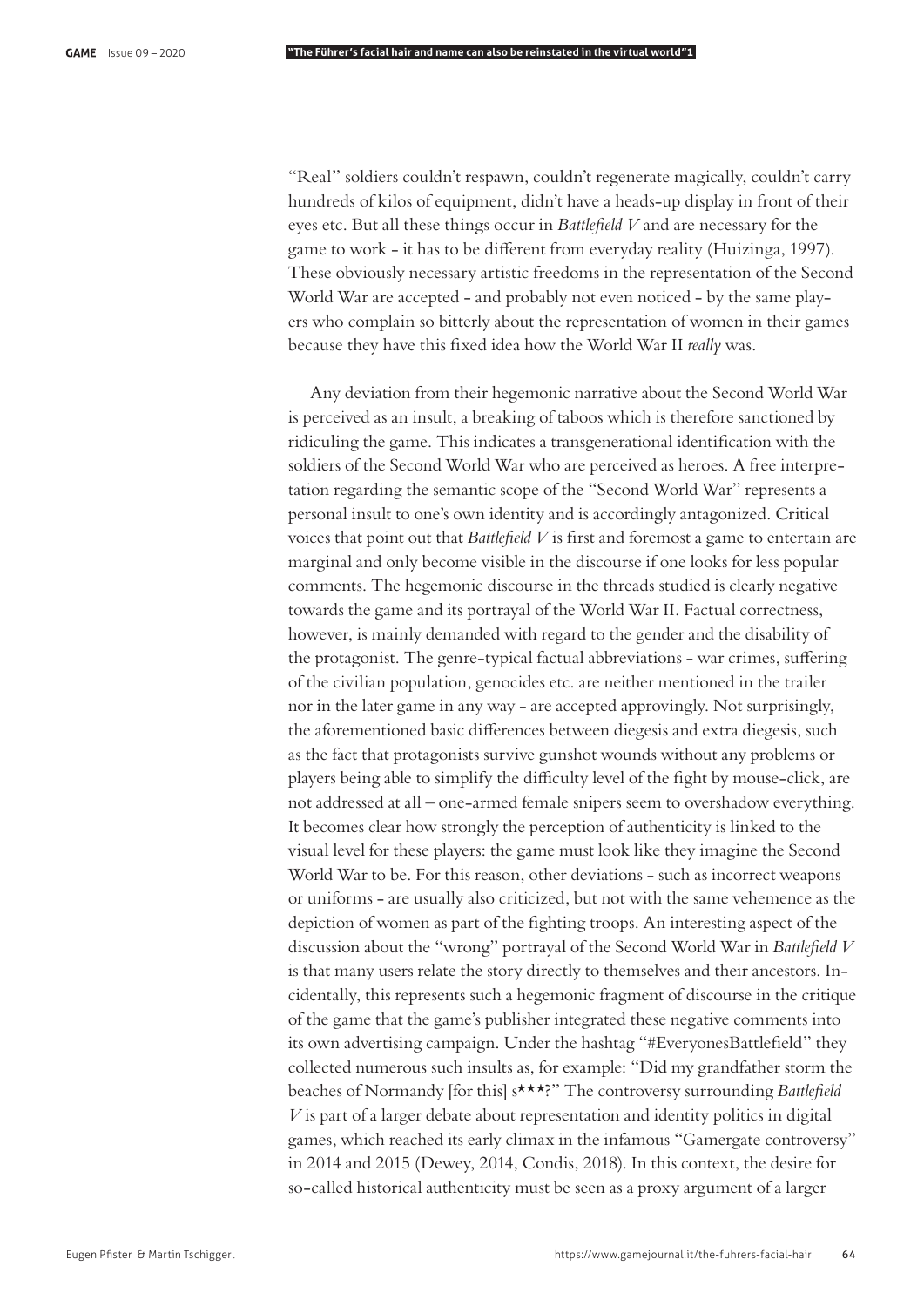debate around new forms of representation in digital games which have been perceived as threats by a rather small but very vocal group of gamers who use Social Media to express their anger and disdain (ibid.). Using *Battlefield V* in particular as an example, the players take any deviation from the hegemonic narrative of the correct and authentic depiction of the Second World War as a breach of taboo and react accordingly: with criticism, insults, and ridicule.

While the debate around *Battlefield V* was mainly ignited by the - from the recipients' perspective - misrepresentation of the Second World War, which was perceived as "inauthentic", the pendulum in the debate on authenticity around the game *Hearts of Iron 4* (see above) swings in exactly the opposite direction. Having already addressed the question of how National Socialist symbols, the Holocaust and other crimes of war are depicted in the popular World War II game, we now want to look at how the players themselves react to these exclusions in the game's presentation. We examined representative statements of players in relevant forums in the form of a qualitative discourse analysis and identified the hegemonic accepted statements. To this end, we systematically searched relevant forums for the thematization of our central analysis category "Holocaust" (also for synonyms such as "Shoah" or related categories such as "war crimes" or "crimes against humanity") and qualitatively evaluated the debates taking place there using the method of critical discourse analysis (Wodak et al, 2009, Jäger, 2011).

There are numerous threads on both the gaming platform Steam and Reddit in which, for example, the absence of the Holocaust and other war crimes are addressed. In the forum of the game developer Paradox itself, threads dealing with the Holocaust are explicitly forbidden and will be closed by the mods almost immediately. This is justified as follows: "There will not be any gulags or deathcamps (including POW camps) to build in Hearts of Iron 4, nor will there be the ability to simulate the Holocaust or systematic purges, so I ask you not to discuss these topics as they are not related to this game. Thank You. Threads bringing up will be closed without discussion"<sup>11</sup>. The forum rules also prohibit threads on swastikas, area bombing and all other topics of political significance. Already at this point we can thus see that a taboo is in place for certain controversial topics and is, in this case, perpetuated by the developer.

The discussions on the platform Reddit on this topic are better-mannered and of higher quality than on Steam. This is probably due to a much stricter moderation, on the one hand, and because of the rating system of the comments, on the other. On the Steam forums, for example, comments that openly deny the existence of the Holocaust are not deleted $^{12}$ . On reddit, "troll" comments are either deleted immediately or are not visible due to their negative rating.

A recurring misconception in both forums, however, is the widespread assumption that the depiction of the Holocaust in digital games in of itself would violate German law, which is not the case. On the contrary. The taboo attached

11. Thread "\*\*\* HOI IV Forum Rules - Read Before You Post \*\*\*" posted on Paradox Forum on 08.08.215 by user "Secret Master". online: https://forum.paradoxplaza. com/forum/threads/hoi-iv-forumrules-read-before-you-post.875352/ last accesed 17.07.2020.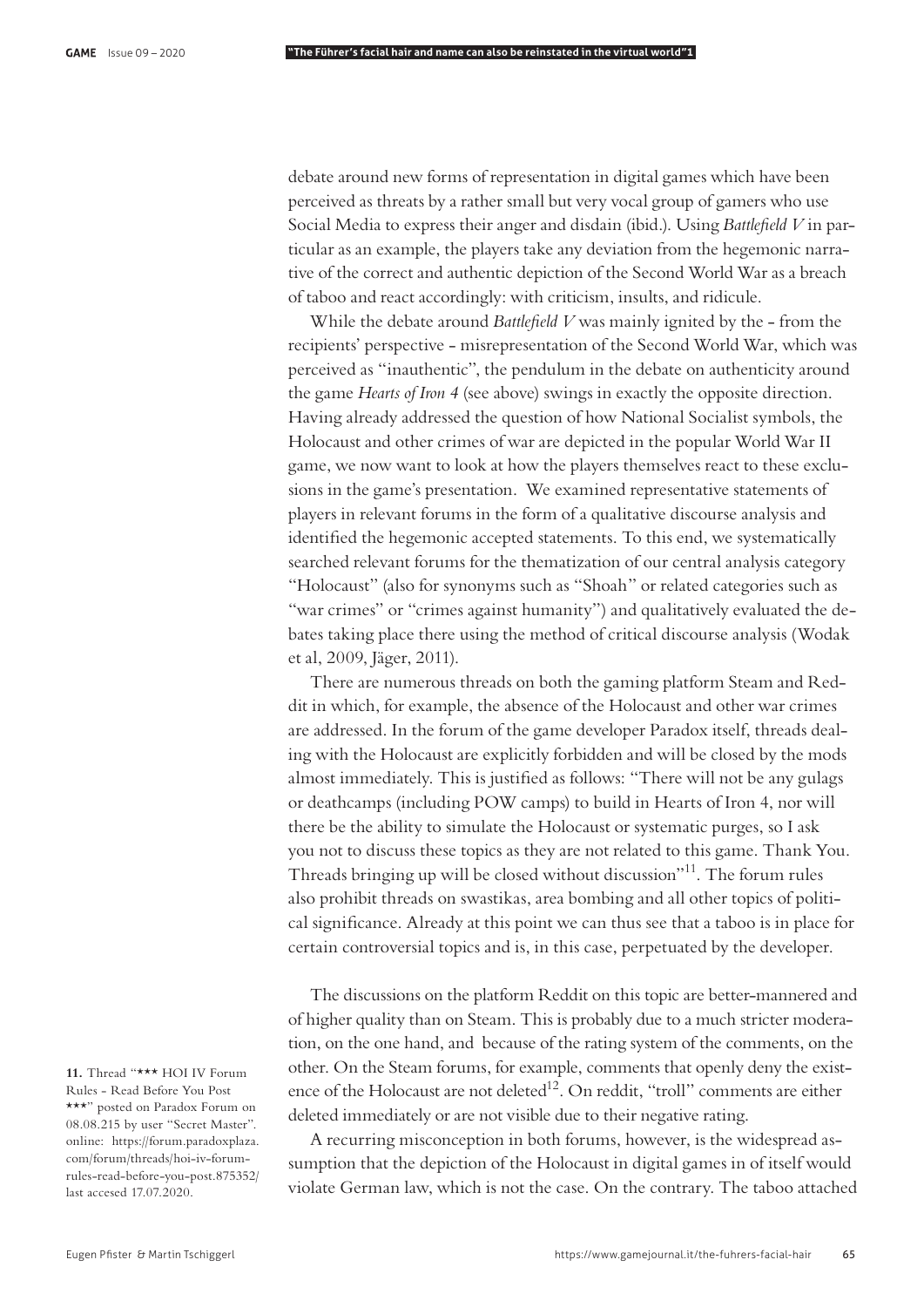to depicting the crimes of the Nazi state is doubled, in that many of the people posting in the different forums perceive a portrayal of the Holocaust in a digital game as a violation of a social taboo that would be punished. The concerns range from a 'shitstorm' that would be whipped up against the game to a complete ban: "the SJW's don't care how it's portrayed, they see the word holocaust and go beserk<sup>"13</sup> and: "if they put the holocaust in and other things like that then it'd get banned in a lot more countries"<sup>14</sup>.

More interesting, however, is the recurring argument that *Hearts of Iron IV* is a strategic war game and that the crimes that the various warring parties committed against the civilian population, above all, the Holocaust, would not be part of the war: "There's no need for that. HOI is a military strategy game, no simulator or something"<sup>15</sup>. In this argumentation, there is often a conscious, sometimes unconscious blurring of two different levels. On the one hand, the suffering of the civilian population and the crimes against them are separated from the apparent warfare, on the other hand, these crimes are also seen as detached from the fighting troops: "Adds nothing to gameplay and remember, at the end of the day this is a game. Further, it's a war game, generals like Rommel were tasked with defending beaches and capturing cities, not doing a politician's job of fixing political dissidents and interning them"<sup>16</sup>. The response to the question of whether the Holocaust should be portrayed in *Hearts of Iron IV* is problematic in several respects. First of all, the user implies that the victims of the Shoah are "political dissidents" - this is of course as wrong as it is dangerous. The European Jews were murdered by the Nazis because they were Jews and not because they held different political positions. (Aly, 1998; Friedländer, 2007, 1997) At the same time, it also perpetuates the myth of the "clean Wehrmacht" (Chapman & Lindenroth, 2015; Pfister, 2020). "Generals, like Rommel" were of course involved in the crimes of the Nazi state, the Wehrmacht was part of the apparatus of annihilation (Wette, 2007). Among those who oppose a depiction of the Holocaust in *Hearts of Iron*, this is a recurrent narrative, which, as mentioned earlier in this article, is part of a long tradition of debates in the successor societies of the Nazi state itself: The war and the fighting troops are seen as detached from the crimes of the National Socialists. The Holocaust is thus wrongly reduced in these games to the actions of a small circle of psychopaths i.e. the elite of the "Third Reich".

There are however also commentators on these forums who advocate an integration of civilian casualties in games: "Honestly, I wished it took into consideration civil casualties. About 3% of the world's civilians died in that war. That's about 60 million and that's no [sic] including Japanese expansion into China in 1933-1939. Now, I'm not talking about adding the Holocaust. Honestly, I think they should shy away from that"<sup>16</sup>. Most of them agree, however, that this should not happen on a ludic level, but that the players should be

**12.** User "God Failed Me" in the Thread: "The holocaust etc", posted by the user "NemoNobody" on the Hearts of Iron IV Form und Steam on 10.06.2018 https:// steamcommunity.com/app/394360/ discussions/0/1697175413681651 071/#c1697175413683043772 last accessed 17.7.2020.

**13.** Ibid. user "MikeY" https:// steamcommunity.com/app/394360/ discussions/0/1697175413681651071/ #c1697175413682101085

**14.** Ibid. https://steamcommunity. com/app/394360/discussion s/0/1697175413681651071/ #c1697175413681654327

**15.** User "hoi4commander" in the Thread: "Do you think that HOI4 should portray the darker parts of World War II?", posted by the user "ImperatorBevo" on the r/ HOI4 und Reddit on 06.12.2016 https://www.reddit.com/r/hoi4/ comments/5gpjz0/do\_you\_think\_ that\_hoi4\_should\_portray\_the\_ darker/dauj6uy/ last accessed 17.7.2020.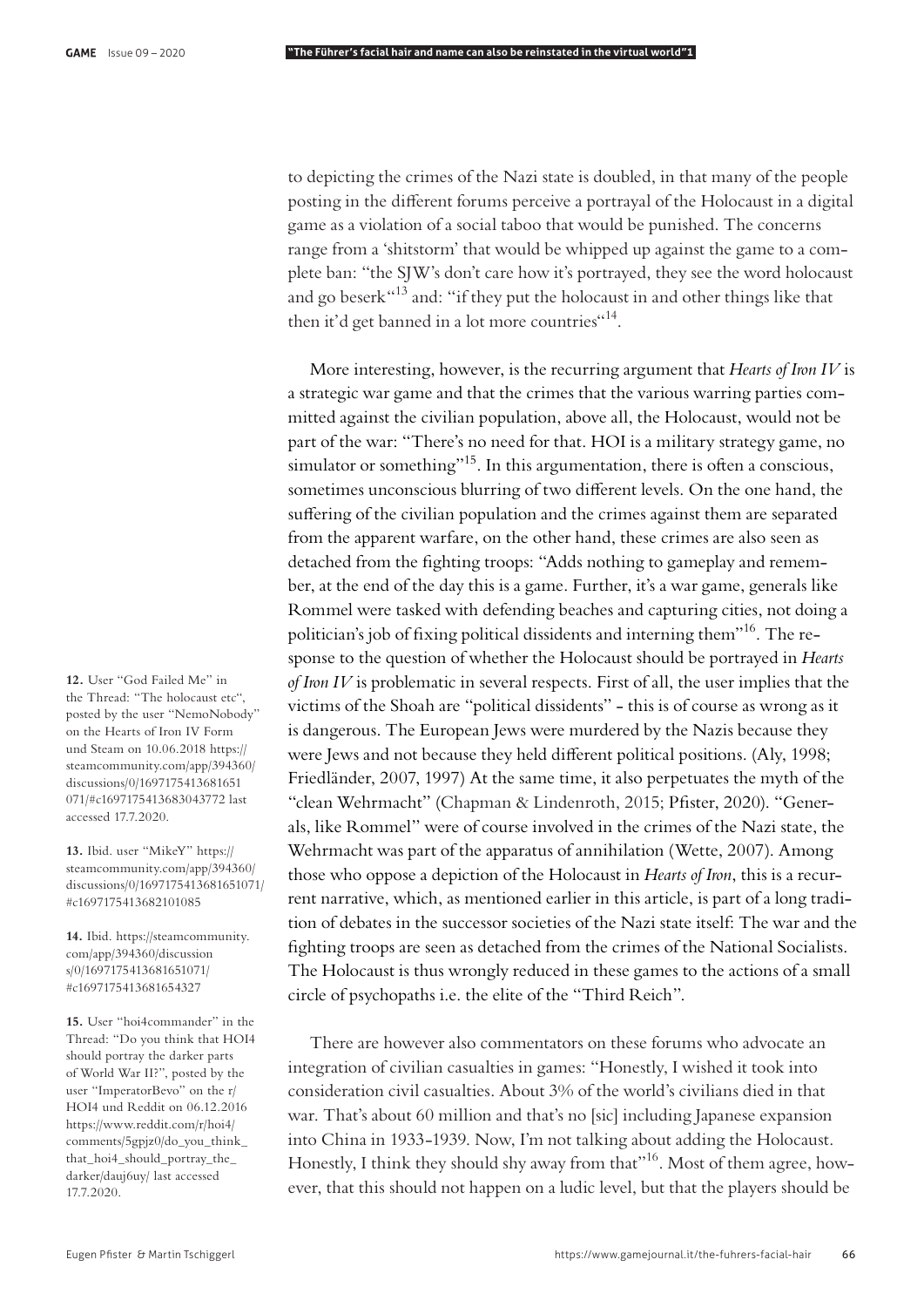informed about war crimes by events, notifications, counters and info-boxes. A recurring fragment of the discourse is that the goal is to communicate how horrific the Second World War was and what a high price the civilian population, in particular, had to pay.

It is evident here how strongly the representation of the Holocaust in digital games is seen as taboo, not least on the part of the players themselves. Even those who wish for a more nuanced depiction of the Second World War, which openly addresses the historically unique destruction of human life, shy away from including the Holocaust, even as pure information on the narrative level of the game. The reasoning behind this, however, is not so much of a moral nature, i.e. that the horror of the Holocaust in of itself would forbid it from ever being portrayed in a game, but the external effect of such a portrayal: "Holocaust I think not... Just imagine the PR shitstorm"17. The debates about the possibilities of depicting the Holocaust, which have already been discussed in detail in this article, are thus also repeated in the reception of the digital games themselves: What can be shown and what not? The question of how it can be possible to depict the crimes of the Second World War after the fact in digital games is indeed a difficult one. However, as our analysis shows, the complete absence of these atrocities is not an adequate solution either. After all, it perpetuates historical revisionist myths such as that of the "clean Wehrmacht" and disregards central aspects of World War II. Simultaneously, we can also detect a certain need of the players to keep their games free from the horrors of the systematic crimes against humanity that were committed during this period. The taboo of depicting the Holocaust in digital games thus serves to protect a romanticized notion of the Second World War which reduces it to only the strategic warfare of the battlefield.

### **CONCLUSION**

In general usage, the term "taboo" is increasingly perceived from a critical standpoint and viewed as something negative. After all, taboos appear conservative, out-dated, and authoritarian: They create a climate in which it is prohibited to speak, to act, or even to think about a certain topic. From this understanding, taboos do not allow for discussion and thus, it can be argued, block change. As we were able to show with our analysis, this is partly true and indeed problematic with regard to digital games. While the origin of the taboos examined here are morally understandable, the extreme restrictive interpretation of German law, for example, did not lead to a critical portrayal of the Nazi regime but rather to its depoliticization. As a result, taboos already consensually broken by society as a whole, such as mentioning the participation of the regular German army in the crimes of the Nazi state, were suddenly reinstated in the games.

The taboo of the Shoah's irrepresentability is a different matter and one must rightly ask if digital games could ever be the right medium to portray the Holocaust. While an answer to this question goes behind the scope of this article, we must keep in mind that it was the survivors of the Shoah, but above all

16. User "NotaInfiltrator" in the Thread: "Discussion; Should Holocaust be in the game?", posted by the user "AlphaBravoLima" on the r/HOI4 und Reddit on 04.05.2017. https://www.reddit. com/r/hoi4/comments/696gp8/ discussion\_should\_holocaust\_be\_ in\_the\_game/dh48mtd/ last accessed 17.7.2020

17. User "NotaInfiltrator" in ""Do you think that HOI4 should portray the darker parts of World War II?" https://www.reddit.com/r/hoi4/ comments/5gpjz0/do\_you\_think\_ that\_hoi4\_should\_portray\_the\_ darker/dau8982/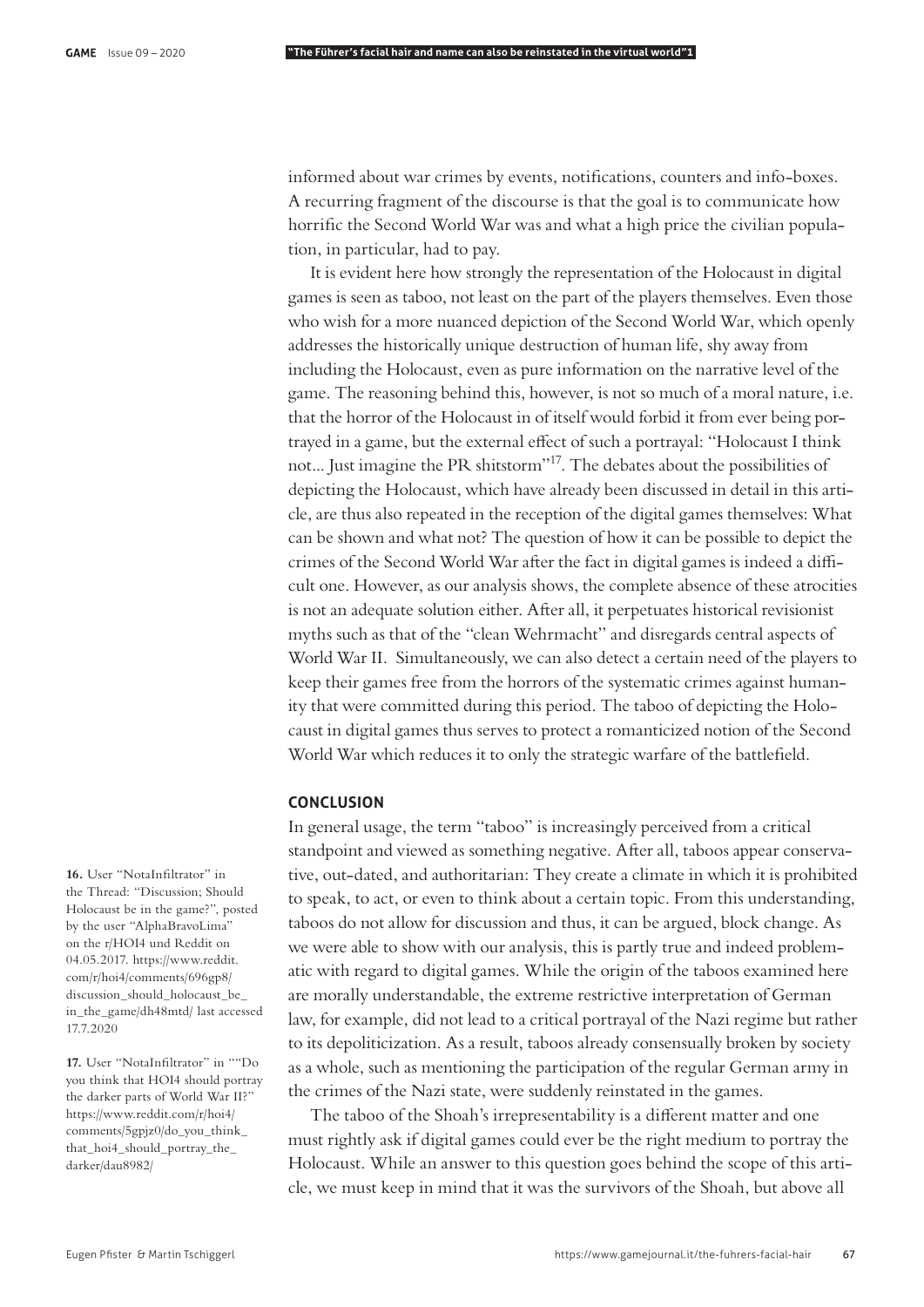their descendants, who sought new ways to report on this historical experience. One after the other, taboos surrounding what can be said or shown in regard to the Holocaust have been broken. To a certain extent, it is understandable that digital games, as the most recent medium, are following the examples set by the novel, the film and the graphic novel. Of course, it is hard to imagine how the Holocaust could ever become part of a game that aims to entertain. However, we have shown that exactly the same accusation was levelled at the feature film more than twenty years ago. Games such as *Wolfenstein: The New Orde*r, *Call of Duty WW II* and *Through the Darkest of Times* have shown what a responsible approach to the memory of Nazi crimes in games could look like in the future.

The breaking of taboos is a particularly important sign for historians of social and political change. That this discursive change does not only come from above, but also from below - it was first discussed in forums before politics reacted - is in a certain sense also a sign of a functioning civil society. For different functional elites are traditionally rather sluggish when it comes to shifts in hegemonic discourses, which often happen through grassroots movements in a constant process of renegotiation from below. The individual examples we have shown do not give us enough information about the extent of this discursive change. They are not sufficient in scope to clarify satisfactorily the exact reasons for the paradigm shift we have identified. But they permit us a first glimpse at different discursive statements. It also gives us insight into the darker side of a so-called gamer community, whose latent misogyny produces new forms of taboos. But here, too, it should be remembered that isolated examples once again offer no conclusion about the diffusion of this thinking.

Finally we must not forget one thing: Taboos are a central component of functioning communities and in themselves are neither morally good nor bad. By clearly marking borders that must not be crossed, they make our coexistence possible. For example, the incest taboo is an almost universal one that can be found in practically all societies for good reasons. (Lévi-Strauss, 1981) We have internalised most taboos in such a way that we no longer even notice them in our everyday lives. The constant change of taboos is also a sign of healthy communities. If, for example, the over-sexualised portrayal of women and/ or racist portrayals of certain ethnic groups in games becomes a taboo in the future, this is not a sign of repression but only of a discursive change, just as we can speak openly about sexuality today thanks to the removal of taboos on sexuality in the late 1960s.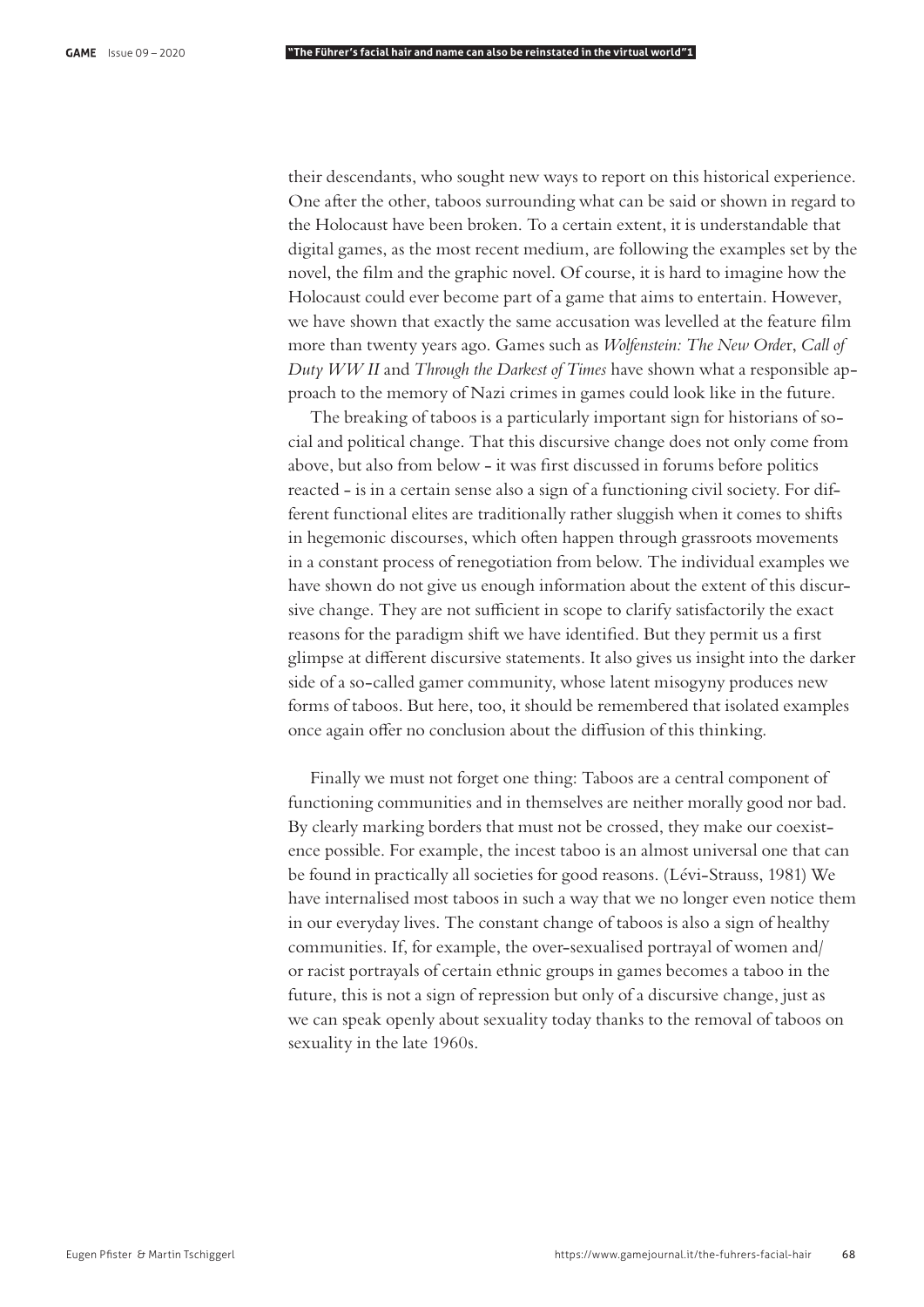#### **REFERENCES**

Aly, G. (1998). "*Endlösung". Völkerverschiebung und der Mord an den europäischen Juden.* Frankfurt: Fischer-Taschenbuch-Verlag.

Benz, W. (1996). KZ-Manager im Kinderzimmer. Rechtsextreme Computerspiele, in: W. Benz (Ed.), Rechtsextremismus in Deutschland. Voraussetzungen, Zusammenhänge, Wirkungen, pp. 219-227, Frankfurt am Main: Fischer.

Bundesanzeiger (2014) Bekanntmachung Nr. 6/2014 retrieved from: https://www.bundesanzeiger.de/pub/publication/YkQsSx Y1gMez55KKCBa;wwwsid=BBDB62D899EFAD15E751FC3E 25B5EA14.web06-pub?0

über jugendgefährdende Trägermedien

Cauvin,. T. (2016). *Public History. A Textbook of Practice*. New York: Routledge.

Celeda, C. (2015) Geschichtsdarstellung in Videospielen. Darstellung und Inszenierung des Zweiten Weltkrieges im digitalen Spiel, Diplomarbeit Universität Wien, Wien.

Chapman, A. Condis, M. (2018). Gaming masculinity: Trolls, fake geeks, and the gendered battle for online culture. Iowa City: University of Iowa Press.

Classen, C. (2009). Balanced Truth: Steven Spielberg's Schindler's List among History, Memory, and Popular Culture, in: *History and Theory 47*, pp. 77–102.

Dankert, B. & Sümmermann, P. (2018). Hakenkreuze in Filmen und Computerspielen Entwicklungen und aktuelle Debatten zum Umgang mit verfassungsfeindlichen Kennzeichen, in: *BPJM-Aktuell 2/2018*, retrieved from: https:// www.bundespruefstelle.de/blob/130174/3487010270e47902e1cc f9d1406b2591/201802-hakenkreuze-in-filmen-data.pdf

Dewey, C. (2014). The only guide to Gamergate you will ever need to read. The Intersect. The Washington Post. Retrieved from https://www.washingtonpost.com/news/the-intersect/ wp/2014/10/14/the-only-guide-to-gamergate-youwill-everneed-to-read/?noredirect=on&utm\_term=.53b2ab0d6458

Deutscher Gewerkschaftsbund [=DGB] (2018), Keine Hakenkreuze in Computerspielen!,20.08.2018, retrieved from: https://www.dgb.de/themen/++co++cbd07522-a456-11e8-a2e4- 52540088cada

Foucault, M. (2013). *The Archaeology of Knowledge*. London/ New York: Routledge Classics.

Giffey, F. (2018). Facebook post from August 23, 2018, retrieved from: https://www.facebook.com/franziska.giffey/ posts/1444702818999922/

Hartmann, C. Hürter, J. Jureit, U. Hamburger Institut für Sozialforschung (Eds..) (2005). *Verbrechen der Wehrmacht: Bilanz einer Debatte*. München: Beck.

Friedländer, S. (1997). *Nazi Germany and the Jews: The Years of Persecution 1933–1939*. New York: Harper Collins.

Friedländer, Saul (2007). *The Years of Extermination: Nazi Germany and the Jews 1939–1945*. New York: Harper Perennial.

Hansen, M. (1996). "Schindler's List" is not "Shoah": The Second Commandement, Popular Modernism, and Public Memory, in*: Critical Inquiry 22, no. 2, pp.* 292–312.

Jäger, S. Diskurs und Wissen, in: Reiner Keller et al, Handbuch Sozialwissenschaftlicher Diskursanalyse. Band 1. Wiesbaden: Springer, pp. 91-124.

Krieghofer, Gerald. 2017. "'... nach Auschwitz ein Gedicht zu schreiben, ist barbarisch …' Theodor W. Adorno". In: Zitatforschung, 20.11.2017. retrieved from: https://falschzitate. blogspot.com/

2017/11/nach-auschwitz-ein-gedicht-zu-schreiben.html?m=0

Lévi-Strauss, C. (1981) *Die elementaren Strukturen der Verwandtscha".* [Paris 1948] Frankfurt/M.: Suhrkamp.

Hoffman, J. (2014). Major New Game Set at Nazi Concentration Camp Is Top Seller, in: Times of Israel, 17.06.2014. retrieved from: www.timesofisrael.com/majornew-game-set-at-nazi-concentration-camp-is-top-seller

Küveler, J. (2017). Ein Nazi ist ein Nazi ist ein Nazi, in: Welt 04.12.2017, retrieved from: https://www.welt.de/kultur/ article171238125/Ein-Nazi-ist-ein-Nazi-ist-ein-Nazi.html

Lietzmann, Sabina. 1979. "Die Judenvernichtung als Seifenoper". In: Märthesheimer, Peter; Frenzel, Ivo (Hrsg.) Im Kreuzfeuer: Holocaust. Eine Nation ist betroffen. Frankfurt am Main: Fischer, S. 35–39.

Lindemann (2014) https://www.faz.net/aktuell/feuilleton/ debatten/der-egoshooter-wolfenstein-the-new-order-13029821-p2.html

Lindner, B. (1998). Was heißt: Nach Auschwitz? Adornos Datum, in: S, Braese et al. (Ed.): *Deutsche Nachkriegsliteratur und der Holocaust*, pp. 283-300, Campus Verlag: Frankfurt / New York.

McWerthor, M. (2010). Concentration Camp Game Was Meant To Be 'Fun', in: Kotaku, 12.10.2010, retrieved from: https://kotaku.com/concentration-camp-game-was-meant-tobe-fun-5711317

Meier, S. (2020). Sid Meier's Memoir!, W.W. Norton & Company: New York

"Mit Hakenkreuzen spielt man nicht", in: *Frankfurter Allgemeine* 23.08.2018, retrieved from: https://www.faz.net/aktuell/ wirtschaft/digitec/franziska-giffey-kritisiert-hakenkreuze-incomputerspielen-15751700.html

Munslow, A. (2007). *Deconstructing History*, New York: Routledge.

Niethammer, L. (1990). Juden und Russen im Gedächtnis der Deutschen, in: W. H. Pehle (Ed.), *Der historische Ort des Nationalsozialismus* (pp. 114 - 134), Frankfurt/Main: Suhrkamp.

Parker, L.A. (2016, August 31). *Inside Controversial Game That's Tackling the Holocaust*. Retrieved from https://www.rollingstone. com/culture/culture-news/inside-controversial-game-thatstackling-the-holocaust-251102/.

Pfister, E. (2018). "Of Monster and Men" – Shoah in Digital Games, in: Public History Weekly. Retrieved from https:// public-history-weekly.degruyter.com/6-2018-23/shoah-indigital-games/

Pfister, E. (2019). ,Man spielt nicht mit Hakenkreuzen!' Imaginations of the Holocaust and Crimes Against Humanity During World War II in Digital Games, in: A. von Lünen et